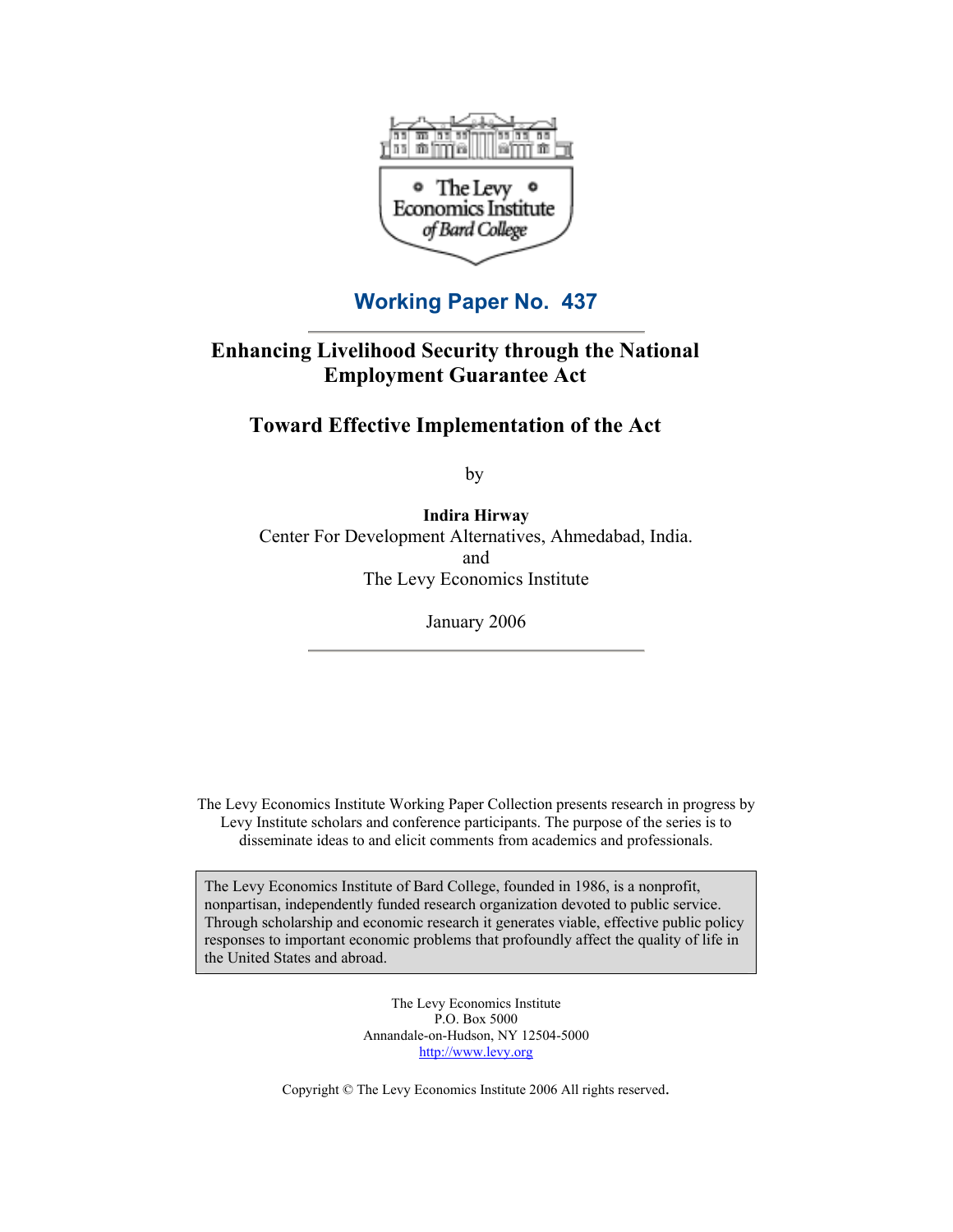## **ABSTRACT**

# **Enhancing Livelihood Security through the National Employment Guarantee Act toward Effective Implementation of the Act**

The National Rural Employment Guarantee Act of 2005 is a major development in the history of poverty reduction strategies and rural development policies in India. Though the successful passage of the Act is due to the long struggle by NGOs, academics, and some policymakers, its successful implementation is a much bigger challenge. Effective implementation of the Act requires that labor-intensive works be planned for the needy poor on a continuous basis; that the right kind of assets are undertaken to promote the development of the local/regional economy; and that the labor-absorbing capacity of the mainstream economy be raised and assets maintained well and used productively to generate benefits for the poor, as well as to promote pro-poor economy growth.

The past experiences of wage employment programs in India, however, suggest that there are several challenges ahead. These include strengthening the planning component of the program, particularly planning for infrastructure and natural resource management; coordination and conversion of the Employment Guarantee Scheme with ongoing programs; ensuring supply of labor on EGS works; promoting equity in the ownership of the assets; and using assets to improve the employment generation in the long run. This paper discusses these challenges and observes that the Employment Guarantee Act should not be treated as one more poverty alleviation program, but should be seen as an opportunity to eradicate the worst kind of poverty and to empower the poor and promote pro-poor growth of the Indian economy.

### JEL Codes: J21, J31, O15, O20, and O53

Keywords: Employment Guarantee Act and Employment Guarantee Scheme, Infrastructure Planning, Sustainable Livelihood, Planning for Natural Resource Management, Maintenance and Use of Assets Monitoring and Evaluation, Capacity Building.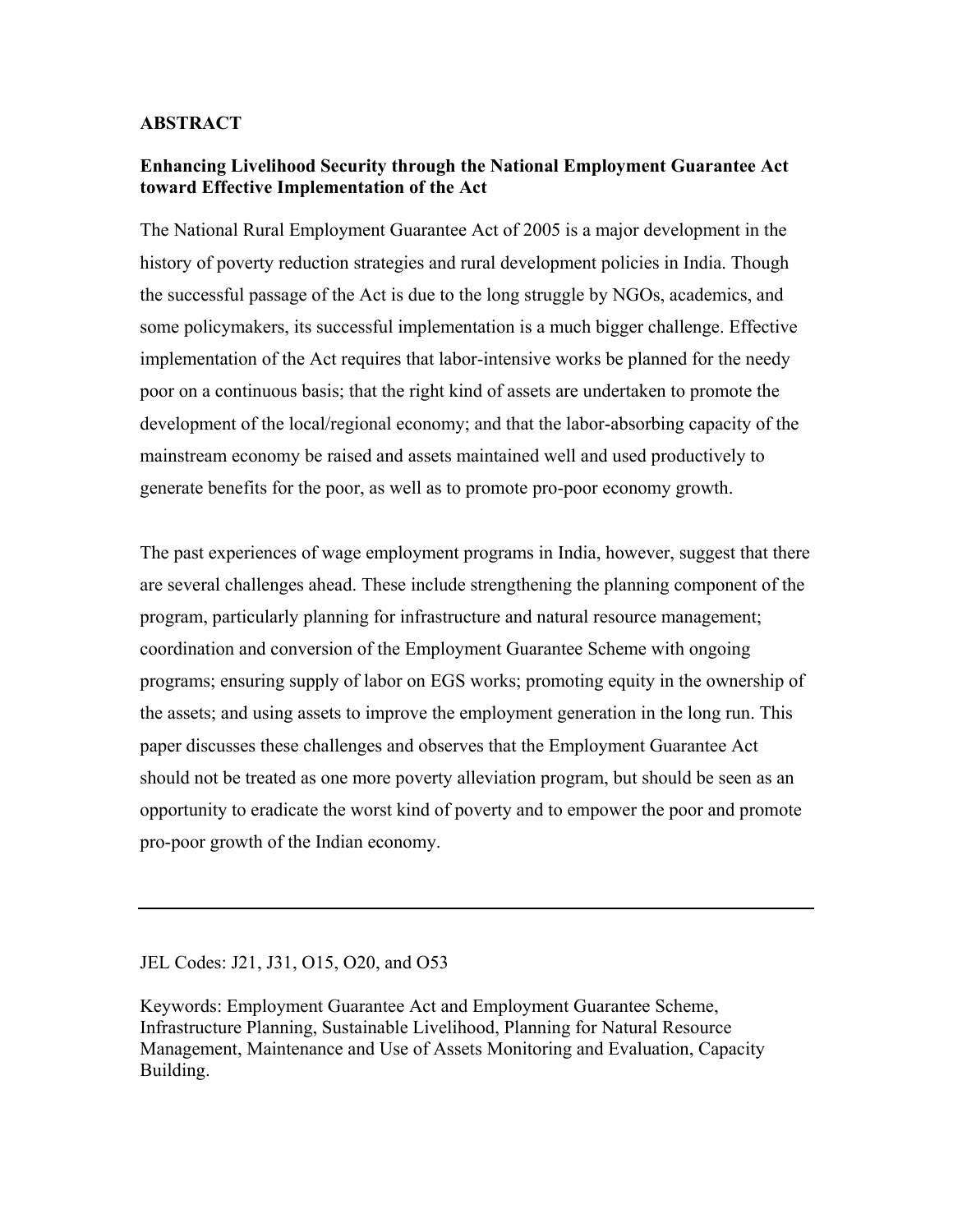## **INTRODUCTION**

The National Rural Employment Guarantee Act of 2005 states that its main objective is "to provide enhancement of livelihood security of the households in rural areas of the country by providing at least 100 days of guaranteed wage employment to every household in unskilled manual work" (Ministry of Law and Justice 2005). This commitment is clearly a landmark event in the history of rural development policies in India as well as in the history of poverty reduction strategies in the world. The passing of the act is definitely due to the long struggle in which academics, NGOs, and even some policy makers participated.

Successful implementation of the act, however, is likely to be a much greater struggle and a much bigger challenge. Ensuring an employment guarantee of 100 days at the specified wage rate year after year on a continuous basis to all those who demand it in the selected 150 districts in India is not an easy task. This will be feasible only if (1) works are planned in a way that they generate a continuous flow of employment on the one hand and the targeted poor are attracted and convinced to take up the employment on the other hand, and (2) the employment guaranteed under the act is planned in a way that it keeps creating assets that generate sustainable employment avenues in the mainstream economy for a part of the labor force that demands work under the act. The latter will tend to reduce the demand for work under the employment guarantee act, gradually reducing the need for the act. If this does not happen, the employment guarantee act will not only become a permanent drain on the public exchequer but it will also be difficult to generate (one-shot) employment avenues for all those who will keep demanding it year after year. Though the focus of the act will have to be on generation of oneshot employment for the poor, the implementation of the act cannot afford to neglect creation of long-term/sustainable employment avenues in the mainstream economy. That is, the guaranteed wage employment cannot be treated as a pure welfare activity, a transfer of money to the poor, as the poor are after all a factor of production that needs to be used productively for creating assets that generate sustainable employment avenues in the main stream economy. In this sense the employment guarantee act is an opportunity for the country to reduce poverty and to promote pro-poor growth of the economy. This opportunity should not be missed!

The employment guarantee scheme (EGS), designed for the successful implementation of the act, therefore, will have to have a strong planning component of works and a welldesigned strategy for implementing the scheme. Somehow these areas have always received the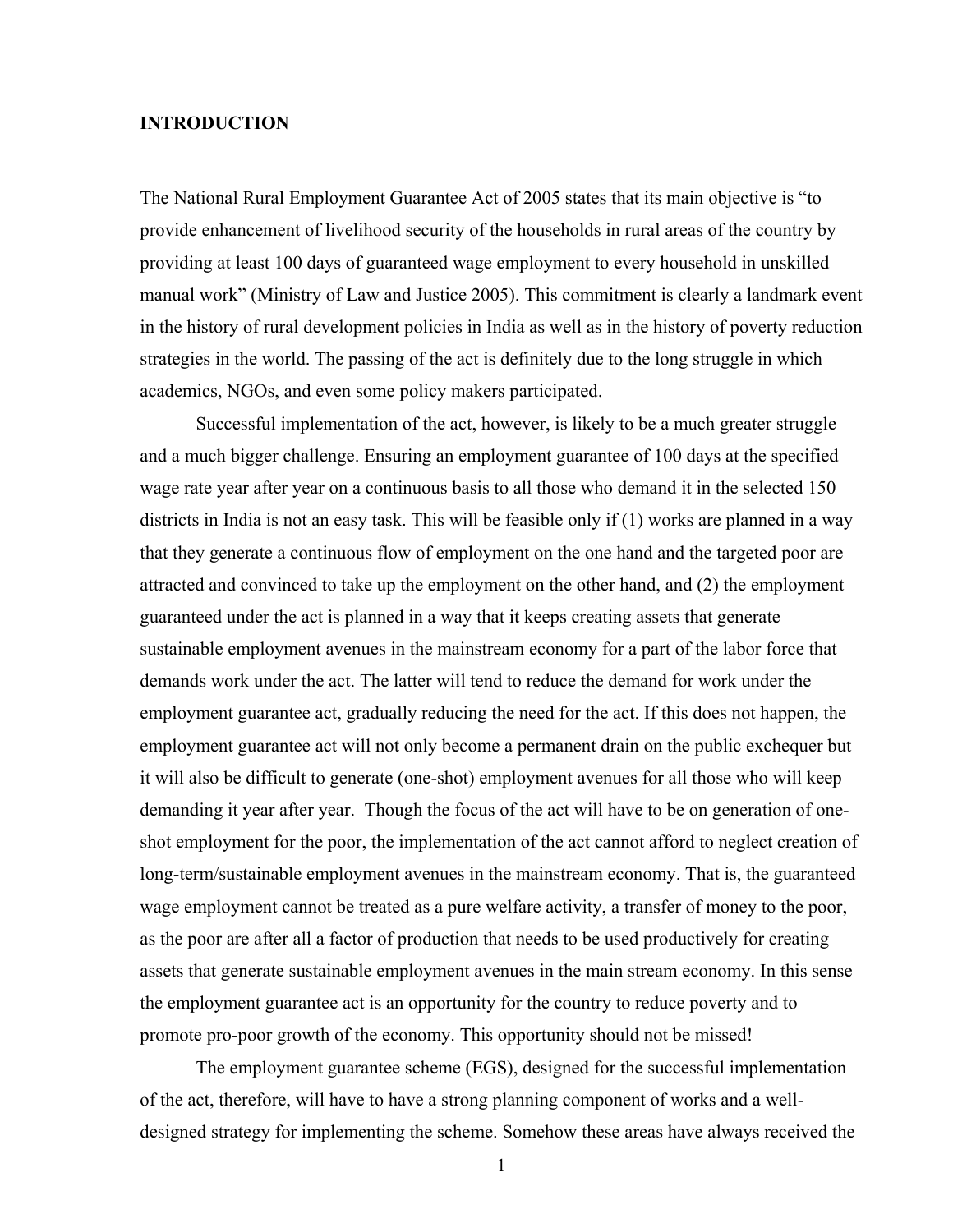inadequate attention of policymakers and implementers in India in the past, with the result that, as studies after studies have shown, the planning and implementation of all wage employment programs, including the Employment Guarantee Scheme of Maharashtra, have remained weak. (Hirway 1986; Hirway and Terhal 1994; Dev 1995; Maithreyi, Pandey, and Kanchi 2004; Acharya 1990; and Mukhopadhyay and Saha 2005). In order to make the present act successful, it is extremely important to improve these areas radically.

The main objective of this paper is to understand why these areas have remained weak in the past and how these can be strengthened under the employment guarantee scheme to be designed under the act.

# **PLANNING FOR ASSETS UNDER WAGE EMPLOYMENT PROGRAMS IN THE PAST**

Wage employment programs in independent India started with the Rural Works Program (RWP), which was introduced in 1961 in selected districts in the country to generate employment for the poor in the lean season. A series of wage employment programs have followed this program, each trying to improve upon the earlier program. The major programs have been the Crash Scheme for Rural Employment (CSRE) and Food For Work Program (FFWP) in the 1970s, followed by the first all-India wage employment programs, the National Rural Employment Program (NREP) and the Rural Labor Employment Guarantee Program (REGP) in the 1980s, and the Jawahar Rojgar Yojana (JRY), the Employment Assurance Scheme (EAS), and the Sampurna Grammen Rojgar Yojana (SGRY) in the 1990s. The two major objectives of these programs have been (1) generation of employment for the poor and (2) creation of durable assets, the first objective receiving priority over the second.

Several attempts have been made to improve the planning for assets/works under the programs in a way that they create durable assets that can promote generation of sustainable employment in the mainstream economy. Some of the improvements introduced over the years in the designing of the programs have been:

• Advance planning of assets/infrastructure at the village/district level to promote construction of local infrastructure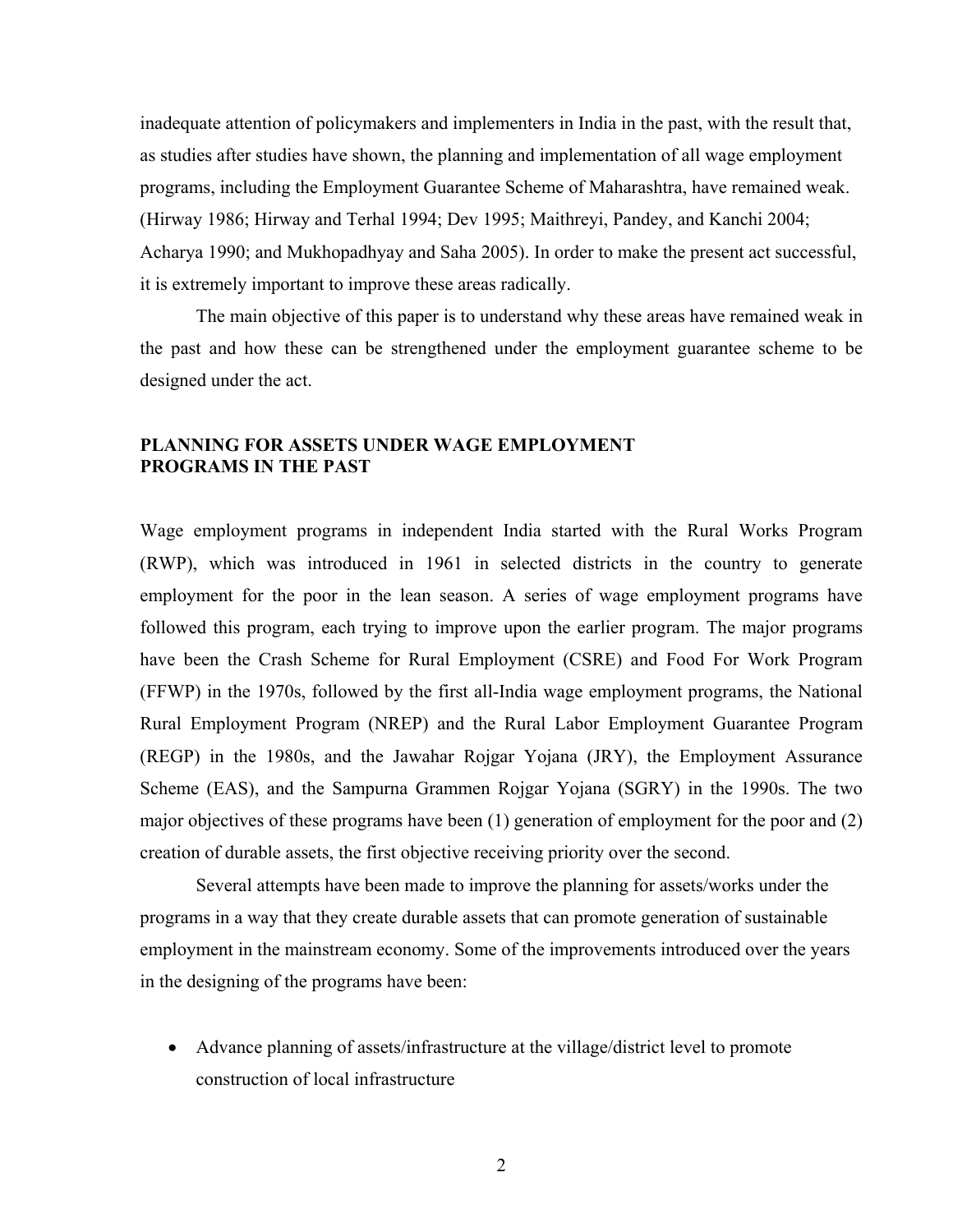- Focusing on assets/works relating to natural resources management (particularly land, water, and forestry) as against roads and buildings under the programs.
- Preparation of shelf of projects at the local level on the basis of the local needs and demand
- Involvement of Gram Sabhas and Village Panchayats in the planning and implementation of the programs.
- Focus on durable assets in order to promote sustainable employment generation in the second and subsequent phases of these programs.
- Selection of beneficiaries through the Employment Register, which is expected to register all those who want work on these programs.

A growing realization that works under wage employment programs need to be labor intensive in the short run as well as in the long run, have led to a shift in the focus towards to natural resources related works. The two major limitations in the designing, however, have been more reliance on ad hoc decision making than on systematic planning and the absence of any attempt to promote productive use of the assets generated under the programs. The consequences of the first limitation were (1) the process of selection of works was in most cases not coordinated with the ongoing programs of infrastructure planning and natural resources planning, and (2) selection of works was frequently not based on any sound theoretical framework of infrastructure planning or natural resources planning. The consequences of the second limitation were (1) the completed works were frequently not maintained well and not used well, and (2) when used, the ownership and benefits were not shared (equitably) by the poor who contributed to the construction.

Of the two objectives of the programs, namely, generation of employment for the poor and creation of durable assets, the first objective received priority over the second and rightly so. Though the two objectives are, to a considerable extent complementary, there are occasions when it becomes necessary to give preference to one over the other, and giving priority to the first objective is perfectly okay. However, the second objective is an important objective that need not be neglected. The major evaluation studies of these programs show that the planning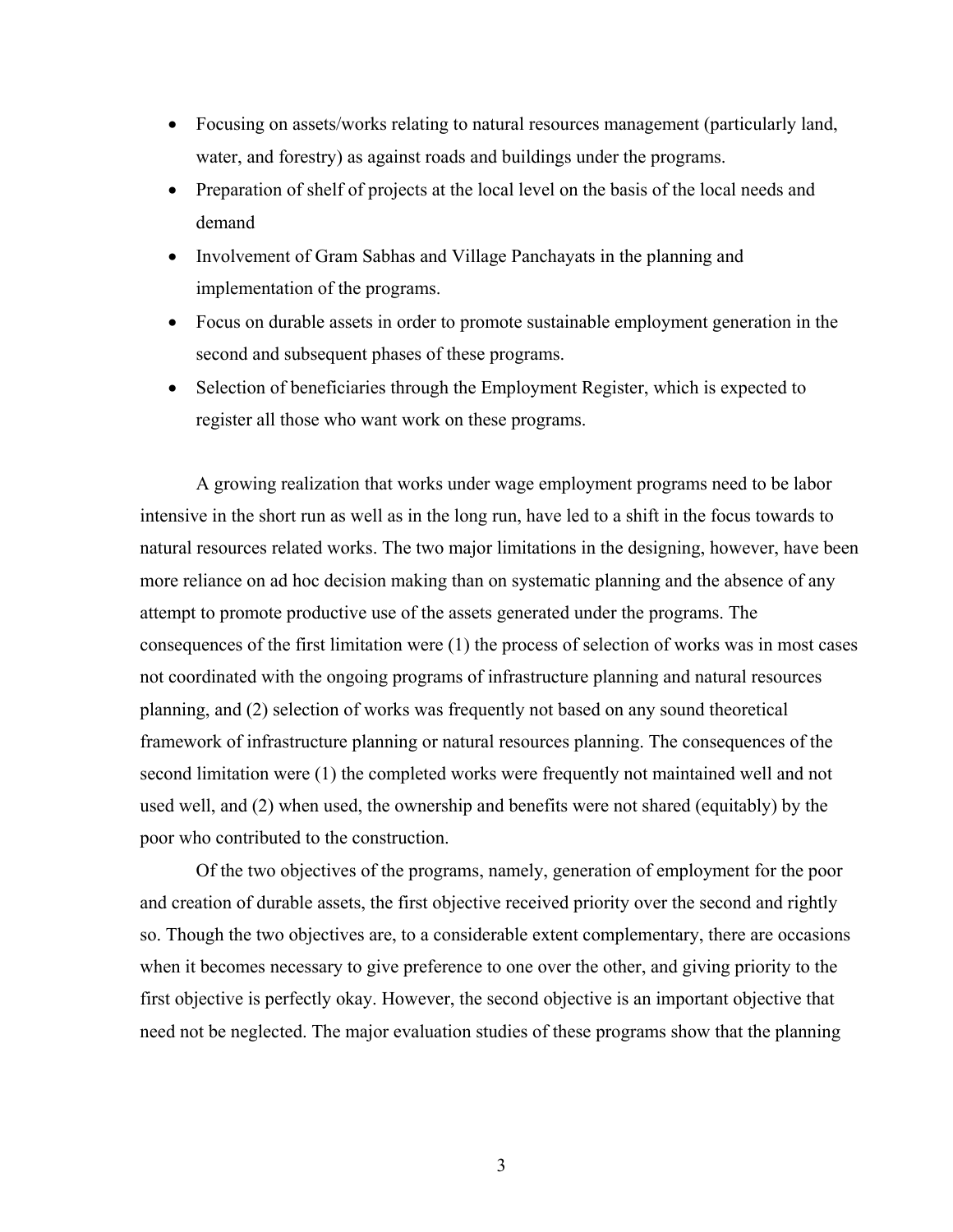components were less than satisfactory in terms of their impact in the short run as well as in the long run. These studies, including some recent studies, $<sup>1</sup>$  have shown that:</sup>

- The overall impact of wage employment programs on poverty reduction has been limited, largely due to the small size of the programs as well as due to the problems of their implementation (i.e. low wages, use of contractors, low access of the poor to these programs, corruption, etc.).
- The impact has been restricted (when it is positive) to some pockets where large sums are spent and where implementation has been good. This impact, however, has been short-term impact, acquired through the generation of one-shot employment.
- There are serious problems with respect to the generation of durable assets: the assets are frequently of poor quality; they are not maintained wells and not used productively in many cases to generate sustained benefits; and have not made any significant impact in terms of expanding mainstream employment except in a few cases.
- One major weak point of the programs has been their weak planning. The programs like JRY, EAS, SGRY and Maharashtra's EGS have been found weak in terms of planning in the short run and in the long run (in terms of creation of durable assets that generate sustainable employment avenues in the main stream economy).

A systematic study of wage employment programs/public works programs in different countries and in the different states in India (the study covered the experiences of China, Netherlands, Bangladesh, Maharashtra's EGS and the programs implemented in West Bengal, Karnataka, and Gujarat (Hirway and Terhal 1994)) has shown that long-term impact in terms poverty reduction and promotion of development has been observed only where the planning for the programs was sound. In the case of India, after more than two decades of the all-India wage employment programs and spending thousands of crores of rupees on them, one does not observe significant decline in the need for these programs. In fact, the need seems to have increased in the economy due to the low rate of growth of agriculture, increased environmental depletion and degradation, and the overall rural economy lagging in development!

 $1$  These studies include review studies (which include a large number of evaluation studies), multi-country studies, studies on the long-term impact of the programs as well as studies that examine the short-term impact. Refer to the references at the end of the paper.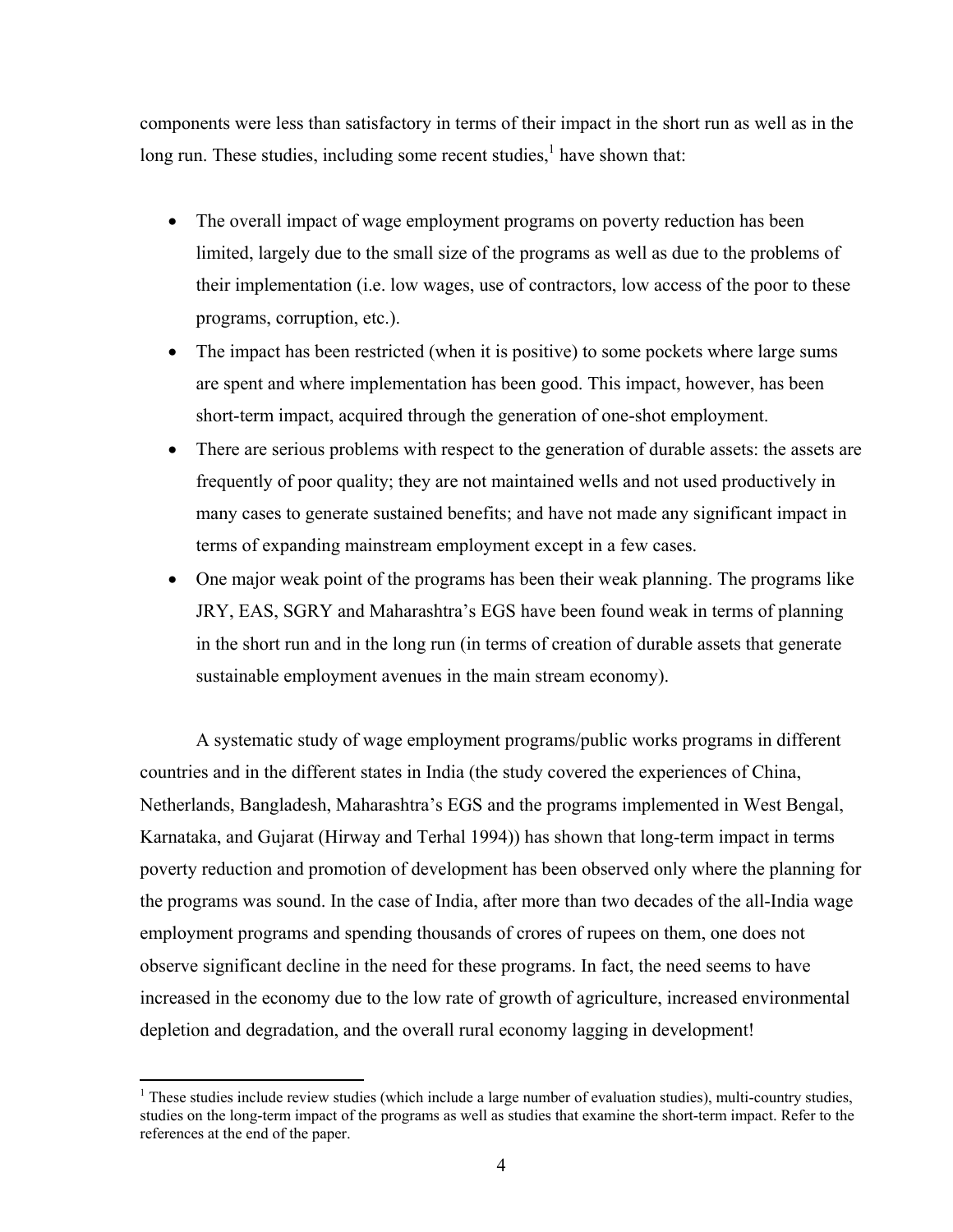# **WAGE EMPLOYMENT PROGRAMS FOR ENSURING SUSTAINABLE LIVELIHOOD**

The employment guarantee act, which is a clear improvement over the earlier programs, now offers a fresh opportunity to reverse these trends and to rejuvenate the rural economy. Strengthening of the planning component under its implementation is therefore critical for the country.

It needs to be noted that wage employment programs in general have come a long way from their historical origin as relief works organized for the poor in emergency situations caused by natural disasters or economic depressions and crisis. These programs are also not seen merely as an instrument of consumption smoothing that gives the poor some support in the lean season of the year. In fact, these programs are now recognized in the literature as a modern instrument of general development policy, as they have shown tremendous potential to alleviate poverty as part of mainstream economic strategy (Tinbergen 1994). That is, these programs have emerged as a tool that promotes strategic use of surplus manpower for promoting pro-poor growth leading to sustainable development (Ibid 1994).

The inclusion of the rights approach in this program, through the guarantee component of the employment guarantee act, has strengthened the developmental role of the program through political empowerment of the marginalized poor that guarantees employment and wages to all those who demand it on the one hand and through massive employment generation by expanding the size of the program on the other hand.

What is needed, however, is strengthening of the planning component of the programs so that the short-term and long-term livelihood security for the poor can be achieved through the implementation of the employment guarantee scheme. This requires that:

• Labor-intensive works are planned for the needy poor, keeping in mind the demand for such works, to generate assets that promote development of the local/regional economy. That is, on the one hand, the right kind of assets are planned for promoting the development of the local/regional economy and on the other hand, they are taken up in a way that a continuous flow of employment is created for the local labor force that is likely to come forward to demand work.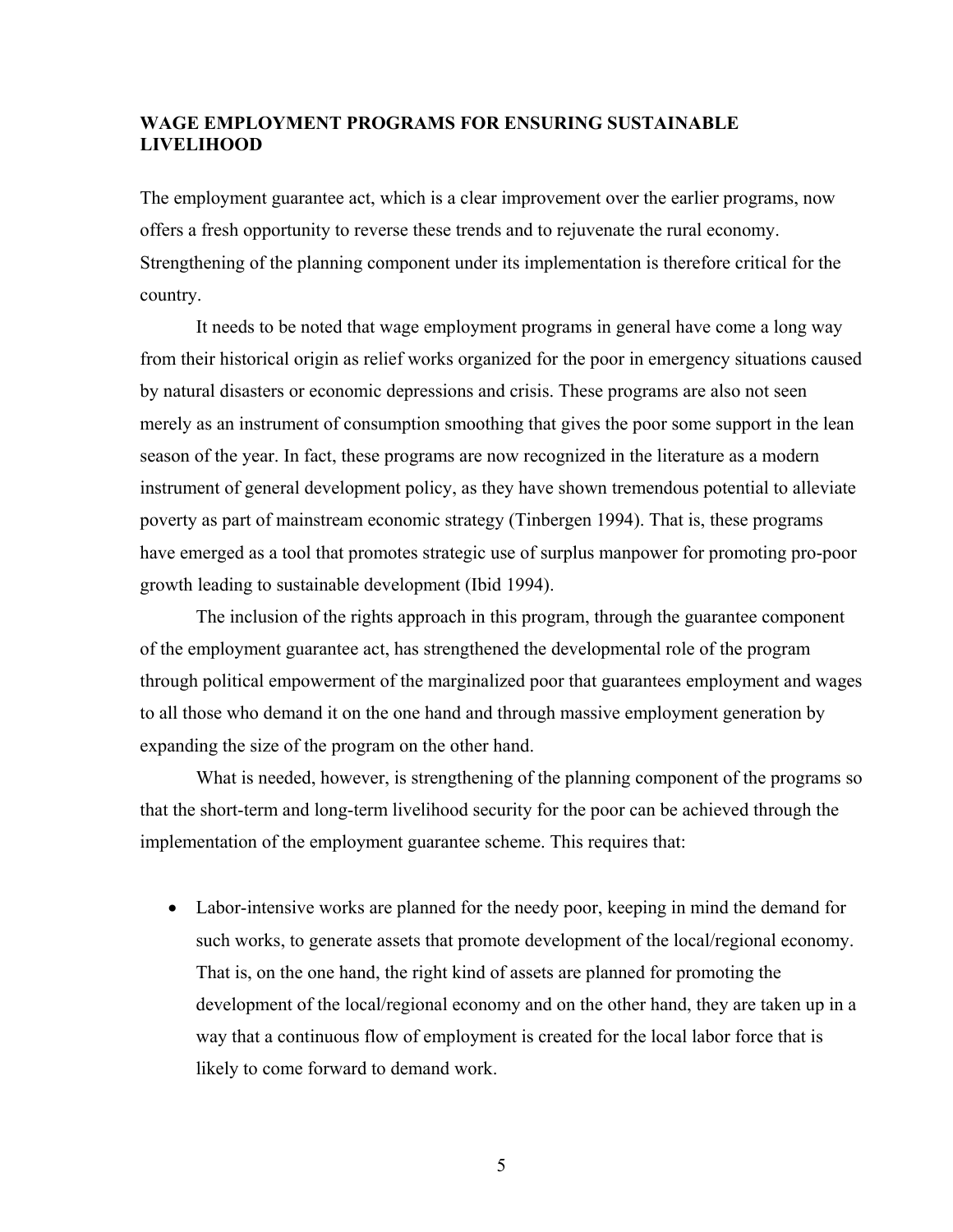- The assets are selected in a way that on the one hand they create ample employment avenues in subsequent rounds, and on the other hand they are social or common assets owned by the local community or the assets owned by the poor, and
- The assets are maintained well and used productively to generate benefits that will be distributed equitably, with a focus on the poor including the socially excluded communities.

The implementation of the employment guarantee act will have to take note of the above points in the design of the EGS.

# **PLANNING FOR ASSETS/WORKS UNDER THE NATIONAL EMPLOYMENT GUARANTEE ACT AND NFFWP**

It appears that the planning under the national act will depend on the EGS (employment guarantee scheme) that will be designed at the all-India level (broad guidelines) and at the state level by each state government. The shape of the scheme will be determined by the broad outline provided by the act on the one hand and the present guidelines under the Rural National Food for Work Program (NFFP) on the other hand. The work of designing state level EGS has started in most states. Karnataka has already prepared the EGS, and many other governments are using this scheme as basis for designing their own scheme.

Let us, therefore, examine the EG Act and the RNFFWP Guidelines to understand their underlying planning component. To start with, the EG Act has proposed an elaborate multi-level institutional framework to facilitate planning. At the Central level, there will be a Central Employment Guarantee Council in Delhi to advise the Central Government on all matters concerning the implementation of the Act. It will be responsible for promoting the dissemination of information of the Act, for setting up Central evaluation and monitoring system and for preparation of annual reports. As far as planning for the EGS is concerned, it will play an advisory role. At the state level, there will be State Employment Guarantee Council responsible for monitoring and reviewing the implementation of the act at the state level. It will play an important role in determining the planning component of the act, as it will be responsible for advising the state government on all matters concerning the EGS and its implementation in the state, for determining the preferred works in the state, for promoting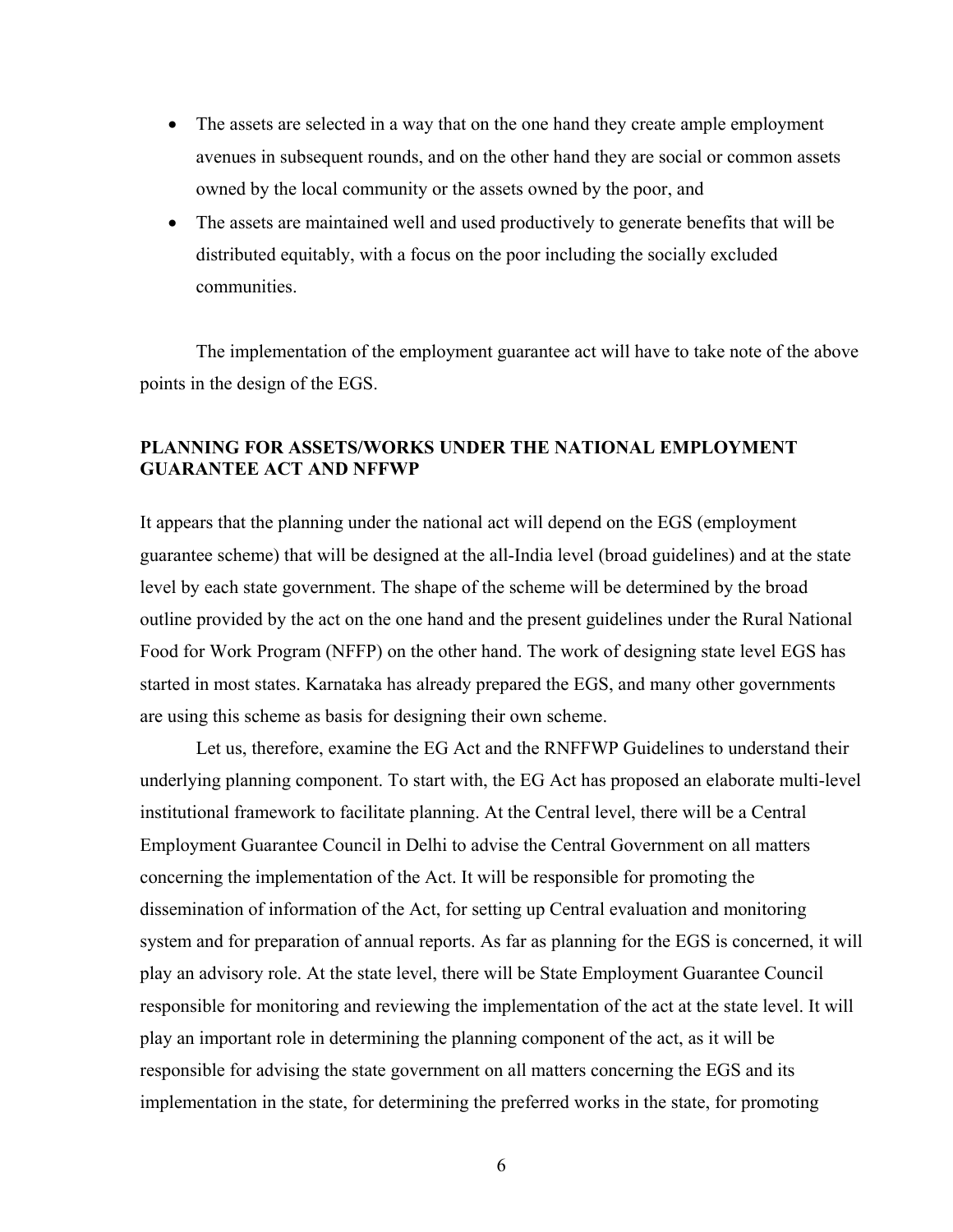dissemination of information about the act and the Scheme, and for undertaking evaluation studies and monitoring the implementation of the act.

 The principal authorities for planning and implementation of employment guarantees will be the Panchayat bodies at the district, intermediate (block) and village levels. The District Panchayat will be primarily responsible for finalizing and approving block-wise shelf of projects to be taken up under the scheme/act and supervising and monitoring the projects taken up at the block level and district level; the Intermediate (Block/Mandal) Panchayat will be responsible for approving the Block Plan and for supervising and monitoring the projects taken up by gram Panchayats and Block level; and the Village Panchayat will be responsible for identification of the projects in the gram Panchayat area as per the recommendation of the Gram Sabha and Ward Sabhas and for execution and supervision of the works. Every Gram Panchayat will prepare a development plan and maintain a shelf of possible works to be taken up under the EGS when demand arises. The Gram Panchayat will forward the proposals to the program officer for scrutiny and approval. At least 50 percent of the works of the program officer will be implemented through the Gram Panchayat.

There will be a district program coordinator (selected from the Administrative Cadre), responsible for the implementation of the EGS at the district level. He will assist the District Panchayat in discharging its functions: he will consolidate the plans prepared by the blocks and project proposals received from implementing agencies for inclusion in the shelf of projects to be approved by the District Panchayat; coordinate with the program officers and the implementing agencies to ensure that the applicants are provided the stipulated employment, and review, monitor, and supervise the performance of the program officers. The state government will delegate financial and administrative powers to the district program coordinator to enable him to carry out his functions. Every year in December, he will prepare a labor budget for the next financial year containing the demand for unskilled work and the plan for engagement of laborers in the works and submit it to the District Panchayat.

At the block (intermediate) level there will be a program officer, who will assist the district program coordinator and work under his direction and control. He will be responsible for matching the demand and supply at the block level, the level at which the guarantee is to be given. He will prepare the Block Plan coordinating the proposals from the village and intermediate levels and will be responsible for the monitoring of the village level and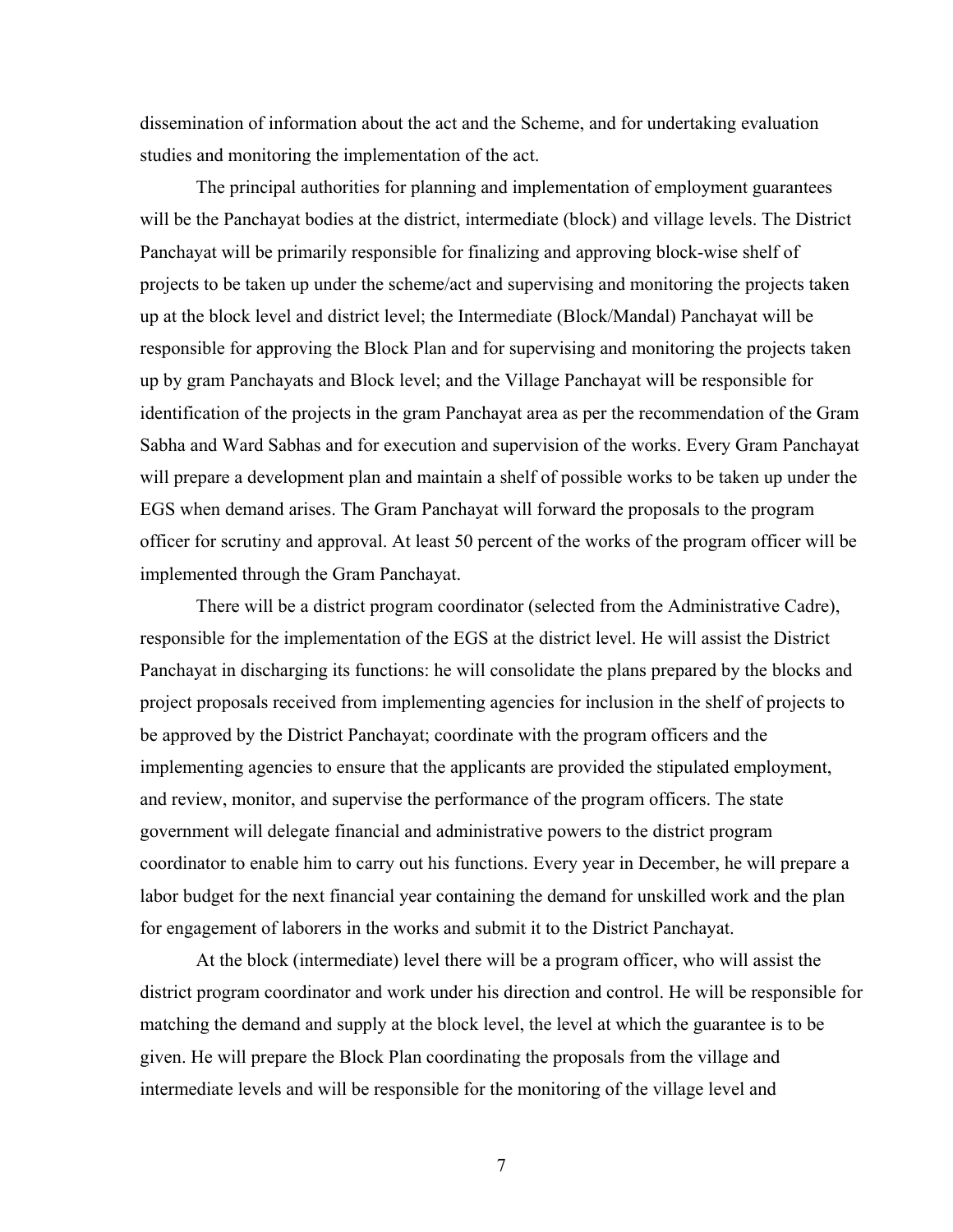intermediate level proposals. The program officer will also inform the Gram Panchayat about employment opportunities elsewhere.

The act has described in Schedule 1 the works that can be taken up under the act. These works, which are primarily related to natural resource management and infrastructural works like roads, are water conservation and water harvesting, drought proofing, irrigation canals and minor irrigation, irrigation for SC/ST population, renovation of traditional water bodies, land development, flood control, etc. and all-weather road connection (in their order of priority). The works, which will be labor intensive (mainly using manual labor and not machines) will meet fixed technical norms and will be durable. Appropriate arrangements will be made by the State for their maintenance.

In short, the Act has laid down an elaborate institutional network right from the Centre to the village level to carry out the tasks under the act. As far as the planning for works is concerned, the act states that works will be planned primarily at the village level (at least 50 percent), and at the block and district levels. A district plan will be prepared for each district in advance (by December every year) with a shelf of projects. The Act, however, is silent on the methods to be adopted for planning of works.

#### **The NFFWP Guidelines**

It appears that the EGS will follow the methods included in the Guidelines of the National Food for Work Program, which was launched in November 2004 in the country's poorest 150 districts, where the employment guarantee act is to be implemented. Since the NFFWP is expected to pave the way for the EGS and its guidelines have already been used in preparing the block and district plans, they will form the basis of the planning under the EGS.

The Guidelines have identified the same activities, namely, water conservation and water harvesting, drought proofing including forestation, land development, flood control/protection (including drainage of water logged areas) and rural connectivity with fair-weather roads as the activities to be focused under the program. The only addition in the Act is irrigation canals and micro and minor irrigation). According to the Guidelines, an expert agency (with the required expertise in rural engineering, planning, and experience of conducting field surveys, data analysis) will be hired for formulating village, intermediate, and district plans. Panchayti Raj Institutions, local MLAs and MPs will be consulted by this agency in preparing the plans and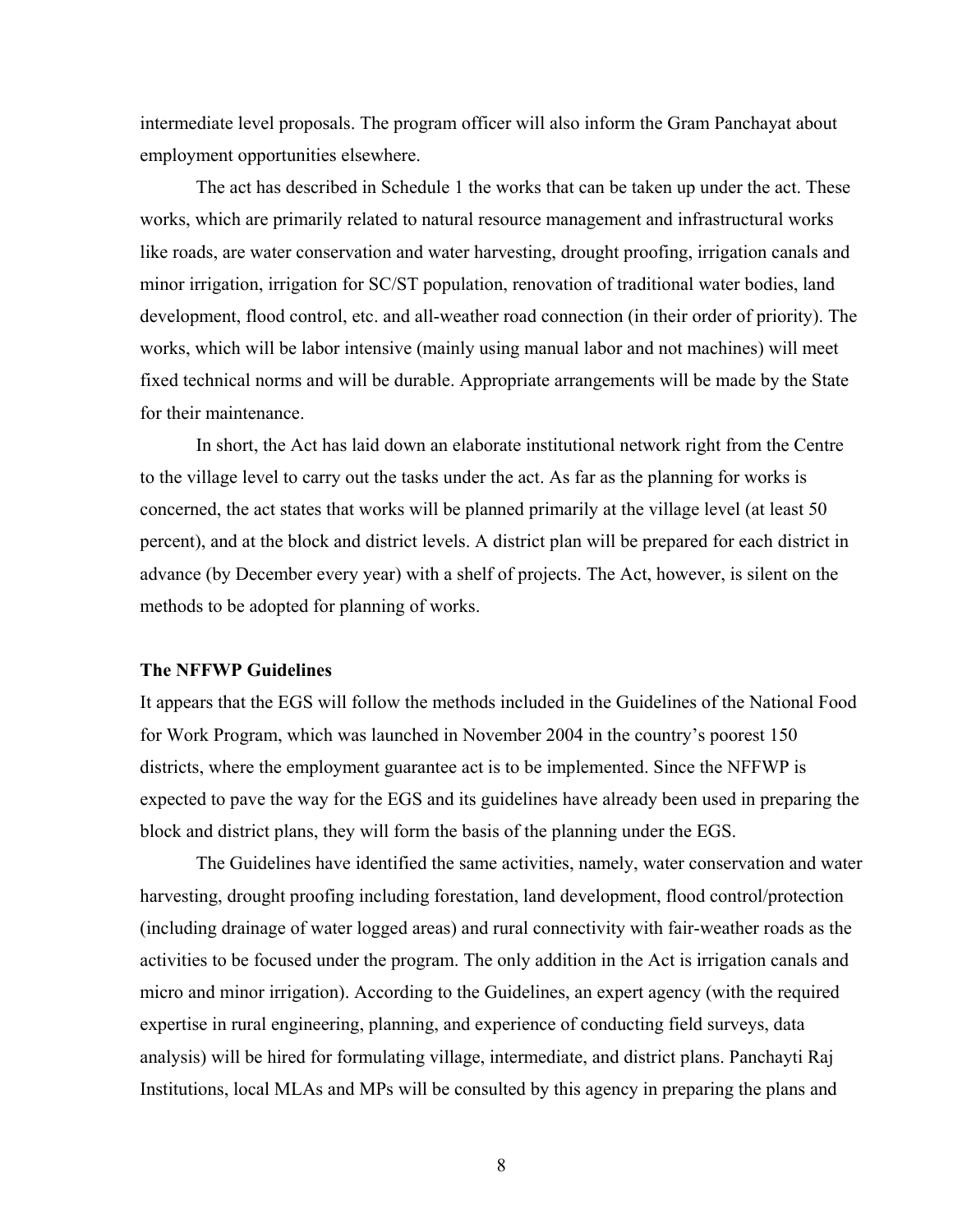the shelf of projects. The works recommended by Gram Panchayats will get a priority over other works.

A perspective plan will be prepared for each district indicating the works to be undertaken under the program. The first planning exercise recommended for the selection of works will be to list all the existing employment and development oriented programs in the district, such as SGSY, RSVY, WDP, IWDP, DPAP, DDP, PMRY, REGP, MPLAD,  $MLALAD<sup>2</sup>$  and the other centrally and state sponsored programs that aim at providing additional employment and development of infrastructure in rural areas, along with the funds available, employment (self and wage employment) to be generated under them and the total un/under employment existing at the district level. Such an exercise will be conducted for each block of the district also. This exercise will give an estimate of the total resources available and the employment (self and wage employment) that will be generated through the resources as well as the total employment that needs to be generated. The next step in the exercise will be to list the infrastructure expected at the Village Panchayat level. This will include Panchayat Building (Ghar), primary/secondary school building, drinking water facility, approach road and internal roads, drainage and flood protection wall, economic infrastructure like godown and storage, marketing infrastructure, dairy/veterinary infrastructure, check dams, tanks, ponds, etc., forestry and horticulture, and other local needs.

The next exercise to be conducted in each village will be (1) listing the existing infrastructure at the village level and identifying the missing infrastructure on the basis of the list prepared earlier, (2) estimating the resources required (including 15 percent for maintenance) to construct the missing infrastructure (program-wise), and (3) estimating the employment (self and wage) generated by creating the missing infrastructure. This listing, done each year for the coming five years, will present self employment in persons and wage employment in the number of maydays, which will be divided by 100 to arrive at the number of persons figure. The village-level information on the missing infrastructure, its costs and the employment generated will be compiled in the block level plan, and the block wise information will be compiled in to the district plan.

 $\overline{a}$ 

<sup>&</sup>lt;sup>2</sup> These programs basically include employment programs like Swarnajayanti Gram Swaraj yojana (SGSY), Rashtriya Sam Vikas Yojana (RSVY); watershed development programs like Integrated Watershed Development Program (IWDP), Drought Prone Area Development Program (DPAP), Desert Development Program (DDP) and similar programs of Agriculture Department; rural employment generation programs of Khadi and Village Industry Commission (KVIC), Sampurna Grammen Rojgar Yojana (SGRY); programs from special funds of MPs and MLAs; and other State sponsored programs.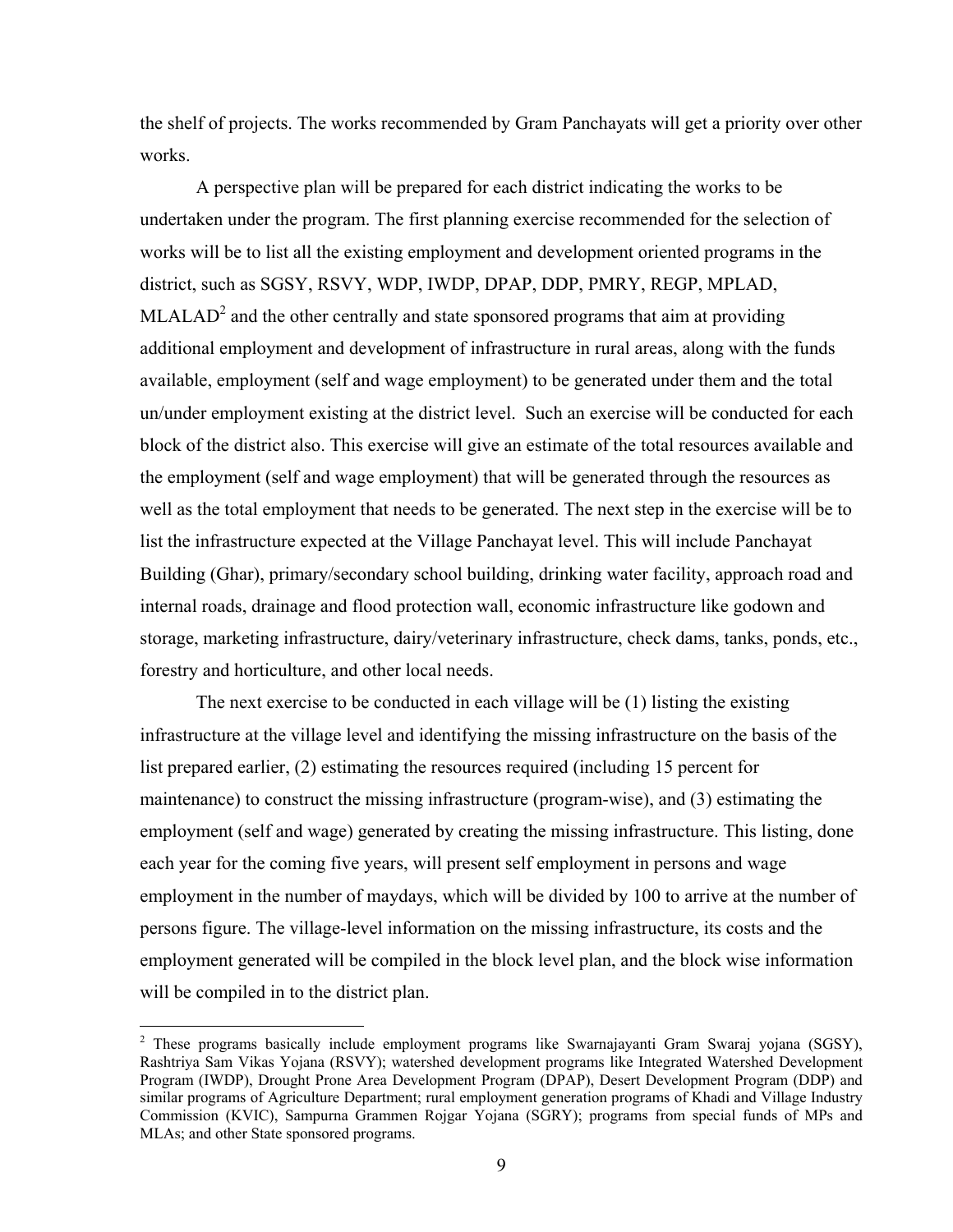Based on the above exercises, a District Perspective Plan will be formulated, which will present, on a yearly basis, the works and employment to be generated at the district level under ongoing as well as the NFFWP.

In short, the Guarantee Act and the NFFWP Guidelines together have laid down a detailed institutional arrangement and the approach to planning and implementation of the EGS. The national EGS as well as the state level EGSs are expected to follow this. In fact, some states have already followed these Guidelines, got the plans prepared by NGOs under the Guidelines and are in the process of implementing these plans under the EGS.  $3$ 

## **IMPROVING THE PLANNING AND IMPLEMENTATION STRATEGY UNDER THE EGS**

The above approach, however, has several limitations, which can be listed as follows:

- The weak theoretical framework underlying the planning for infrastructure and natural resources has allowed ad hoc decision making to creep in
- Weak coordination with on-going efforts in infrastructure development, natural resource management, etc. and poor convergence with the on-going plethora of programs
- Weak strategy for ensuring supply of labor on EGS works
- Inadequate provisions for ownership, maintenance, and use of assets
- Learning lessons from the past for radical improvement in the implementation of the EGS

### **1. Planning for Infrastructure**

 $\overline{a}$ 

What kind of infrastructure needs to be constructed at different levels—village, block, and district levels? The Act has broadly identified two areas, "rural connectivity to provide allweather access" and renovation of traditional water bodies (for drinking water). The Guidelines have added a range of infrastructure like Panchayat Ghar, school buildings, economic infrastructure like godown, marketing facility, dairy related infrastructure, and any other infrastructure demanded by local people or the Panchayat. It is laid down that village level schemes should constitute at least 50 percent of the total schemes.

 $3$  For example, Gujarat has the district plans prepared by selected NGOs, and these plans will be implemented under the EGS. Many other states are following this pattern.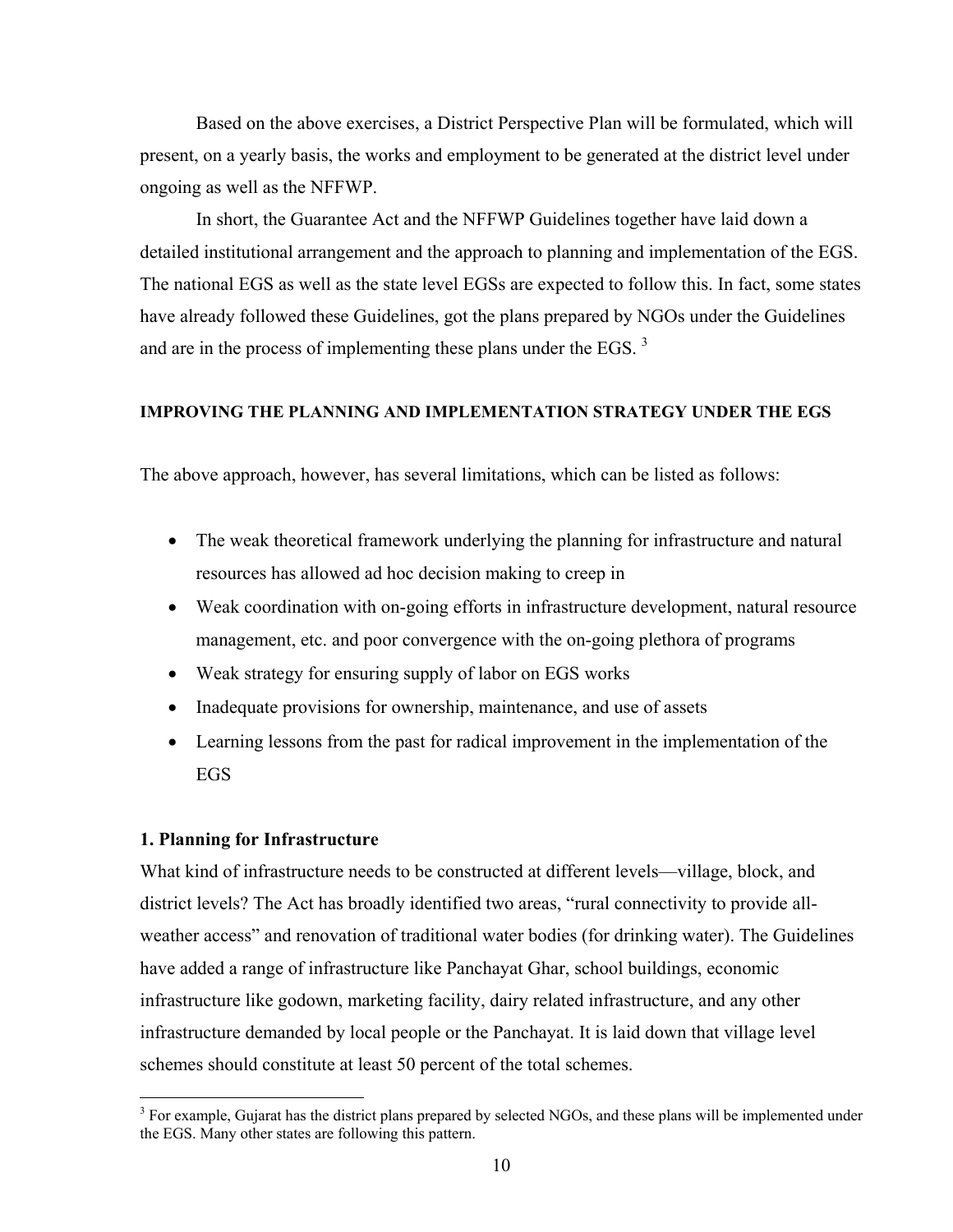## *Location of Infrastructure at Different Levels and Hierarchy of Service Centers*

Construction of infrastructure at different levels requires a systematic and a multilevel approach. Ad hoc selection of works, based on the "needs" of local people can be both, inefficient as well as expensive. All infrastructure facilities cannot be located anywhere and everywhere. For example, each village cannot have a secondary school, or a hospital, or a godown, or a marketing yard.

The decision about the location of an infrastructure facility depends on two theoretical concepts, namely the central place theory and the growth center theory. The central place theory states that there are some services, which are used only by local inhabitants while there are other services, which though located in one area are used by the population living in the surrounding areas. The first kind of services need to be located in each settlement, while the location of the second type of services will depend on the threshold population, i.e. a minimum number of consumers necessary to support the services. The number of consumers, of course, also refers to their purchasing power, taste etc. On the other side is the concept of the maximum distance the consumers are willing to travel to access the service. The location of a service/infrastructure thus depends as the threshold population on the one hand and the distance that people are willing to travel on the other hand. Both concepts together suggest the most important element of the central place theory, namely, the verticle and functional hierarchical organization of central places. The central places at the lower level will have a small number of lower order services, while the central places at higher levels will have a large number and higher order of services. Planning for services or infrastructure facilities will have to be done in a way that higher order centers will serve a large hinterland while the lower order services will be provided to local people by lower level centers. In short, the central place theory explains the existence of a distribution pattern of activities and settlements, and indicates that the location of the services will be different in different locations depending on the threshold population and the hinterland.

The growth pole theory, which is more than a growth theory, a theory of spatial organization, states that development is selective and appears not everywhere but in some points or growth poles. There are three aspects of the growth pole theory which are relevant to planning (1) the concept of space, not geographical, but economic space, which determines the access of people to growth centers, (2) the spread and back wash effects of a growth pole (Myrdal 1957 and Hirchman 1958), where spread refers to trickle downs of growth and its impact to the hinterland (reducing disparities in economic development), while the back lash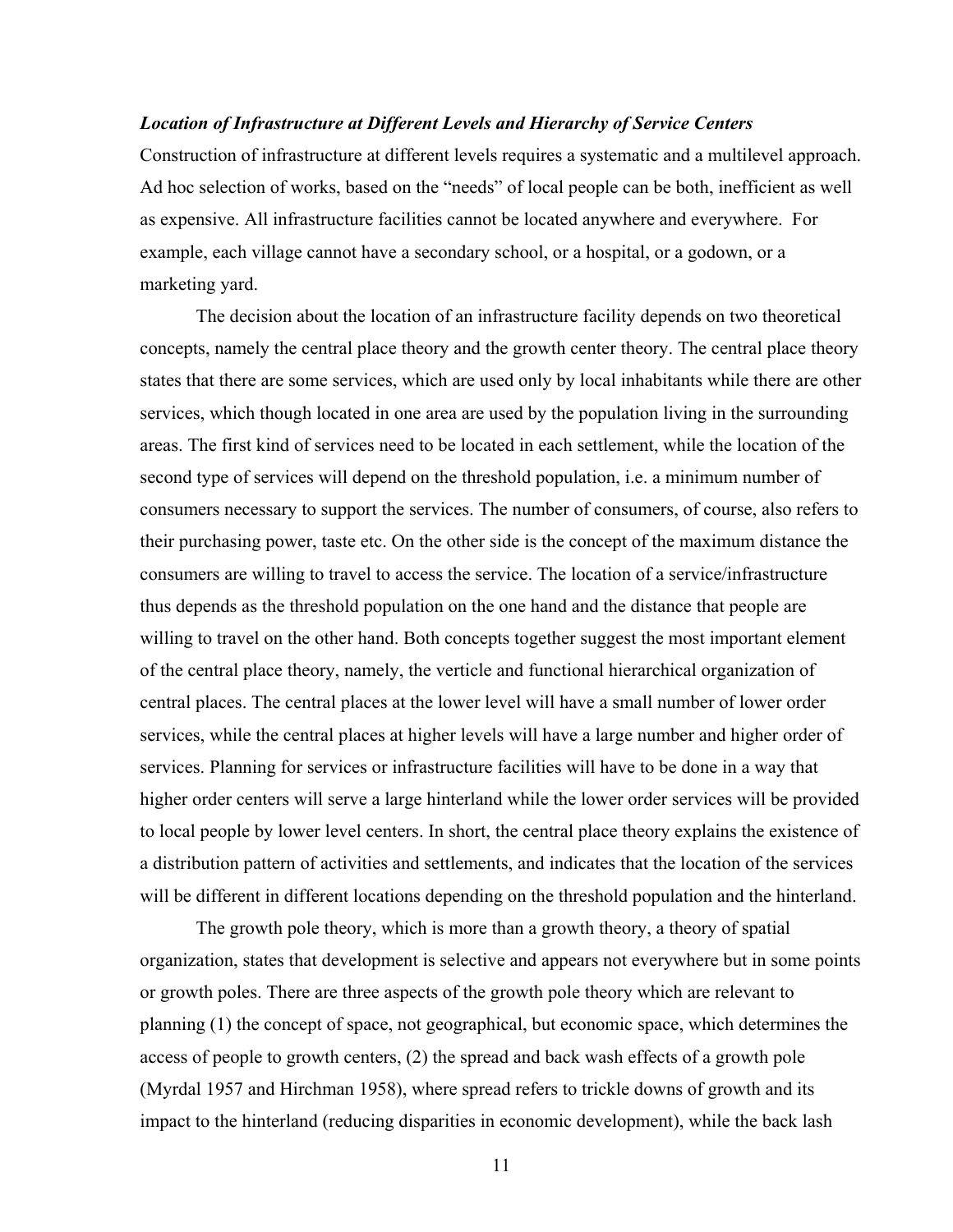refers the drain of the periphery economy by the growth pole, as resources including human resources are likely to get concentrated at the pole from the hinterland and (3) the concept is the diffusion of innovation from the growth pole to the hinterland through channels of communication and related news. The growth pole concept thus can provide a framework for efficient delivery of social and infrastructural services, which include physical infrastructure like roads, markets, godown, banks, etc.

How do we determine the hierarchy of service centers in a region so that the location of the different order of services is efficient and economically viable? The service center plan will involve three planning decisions, namely (1) selection of the minimum services to be provided at the different levels of service centers, (2) selection of potential settlements as service centers and (3) planning of service centers with the necessary linkages and involvement of people.

The Central Government, in the 1970s, had initiated an area planning exercise for planning for service centres in selected tribal districts in rural India (Sharma 1975, Sharma 1977, Sambrani 1977, Sen et al. 1971, Gupta 1977). This exercise was carried out primarily to decide optimum locations of different infrastructure facilities/services in a district. Though this exercise was not implemented on a significant scale, it definitely indicated that infrastructure and services need to be planned systematically and not in a haphazard manner.<sup>4</sup> We believe that the core element of this exercise is extremely relevant for efficient infrastructure planning. The first step will be to understand the present status of services, both economic and social, at the block/taluka or intermediate level through a simple exercise of the required data collection. These services will include health services (from a dispensary to hospital), education services (from Anganvadi to tertiary educational institutions), markets and related economic infrastructure (fair price shop and weekly haat to warehouse or godown, marketing yard, etc.), transport and communication (branch post office, post office, all weather road, bus service to bus terminals, etc.), extension services, administrative and economic services. Each level of service in each of the groups will be given a score based on the nature of the service and the total scores of each settlement will be calculated. The scores will indicate the availability of the different services at different locations. This data, supported by some additional information, consultations with local people, and suitable mapping, will provide a basis for identification of

 $\overline{a}$ 

<sup>&</sup>lt;sup>4</sup> The exercise was carried out in the selected tribal districts with the help of academic institutes. Refer to Gupta (1977), Moseley (1974), Sambrani (1977), and Sharma (1975).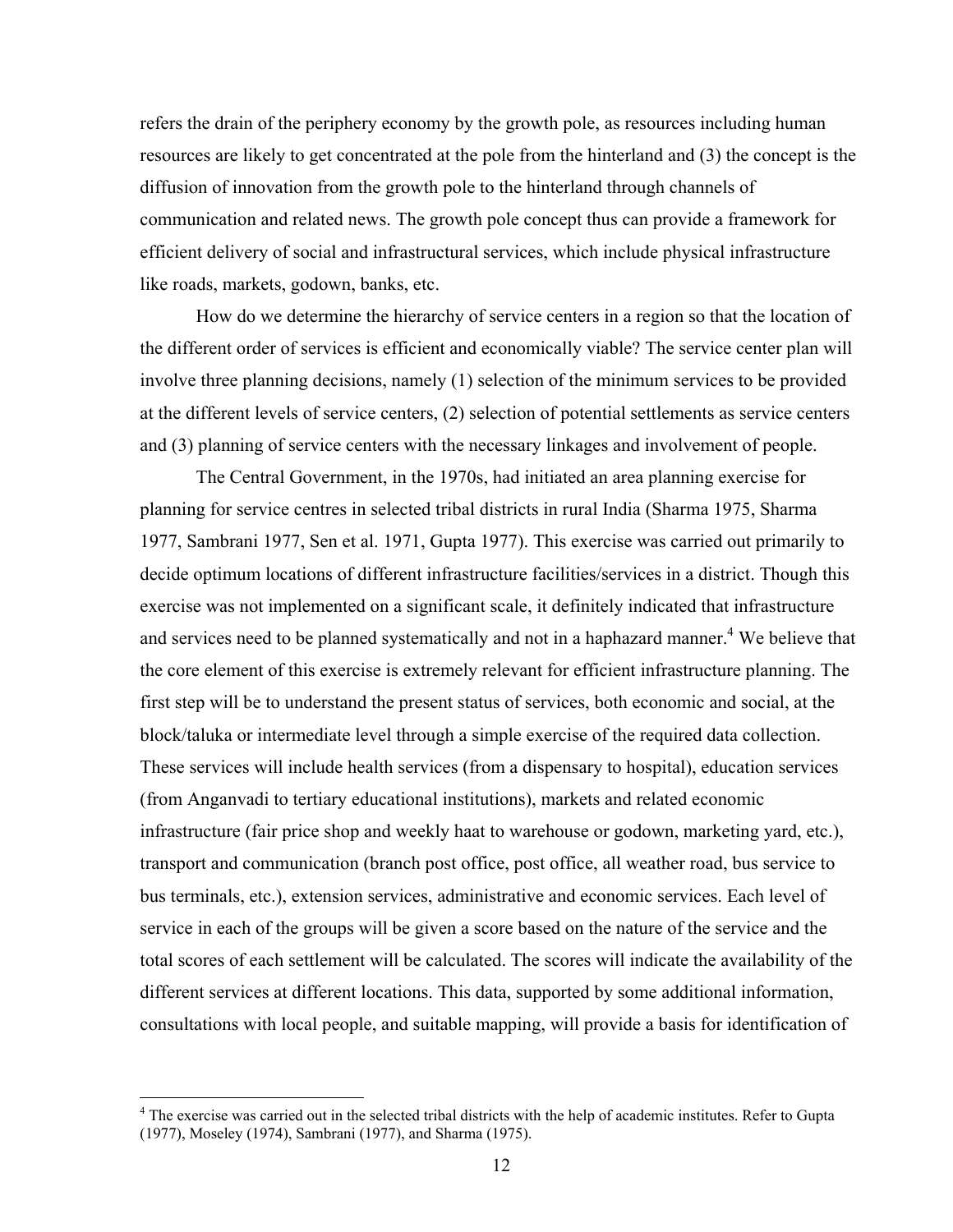service centers of different orders in the block.<sup>5</sup> The lower order services will be planned for primary service centers (located in all villages/village panchayats); secondary service centers will have the second order services, while the third order or tertiary service centers will have the tertiary services. In short, a systematic approach is needed for identifying the different levels of service centers and for planning for these services in a way that all services are optimally available to all at the right level and at the right distance.

#### *Primary Services at the Village Level*

1

According to the service center approach, a primary service center is expected to provide all the basic physical infrastructure and social services, which are important for ensuring a minimum quality of life to people, particularly to the poor, for reducing their vulnerability (for example, health facility and educational facility) and for ensuring their access to developmental opportunities by improving their capabilities. The construction of these facilities will generate considerable employment for the poor.

The physical infrastructure at the village level will broadly include (1) all-weather approach road; (2) internal roads connecting different localities in the village; (3) drinking water facility, preferably from local sources, from rain water harvesting structures, and distribution of drinking water within the village; (4) village drainage system for disposal of used water and its reuse; (5) sanitation and public hygiene including arrangement for waste disposal, etc. The basic social infrastructure in the village will include Anganvadi, primary school, mid day meal arrangements, drinking water and toilets in schools, as well as drinking water, sanitation, and public hygiene.

Similarly, the secondary and tertiary services at the block level will have to be planned in an optimum manner. These services will include educational services like a secondary school or a higher secondary school, hostel or Ashram Shala and a girl's hostel; health services will include a public health center with beds, a maternity ward, and the physical infrastructure like inter connecting all-weather roads for villages, godown and market, a (cooperative) bank, a post office, etc. The territory service centers will provide much higher level of services.

In short, each block will have to undertake an exercise to determine the hierarchy of service centers and plan infrastructure based on the exercise. All the services, at the secondary and territory levels, may not be included in the EGS. The EGS should certainly include all basic

<sup>&</sup>lt;sup>5</sup> Please refer to Alan (1976), Hansen (1972), Hermansen (1972), Lansen (1972), and Sharma (1975).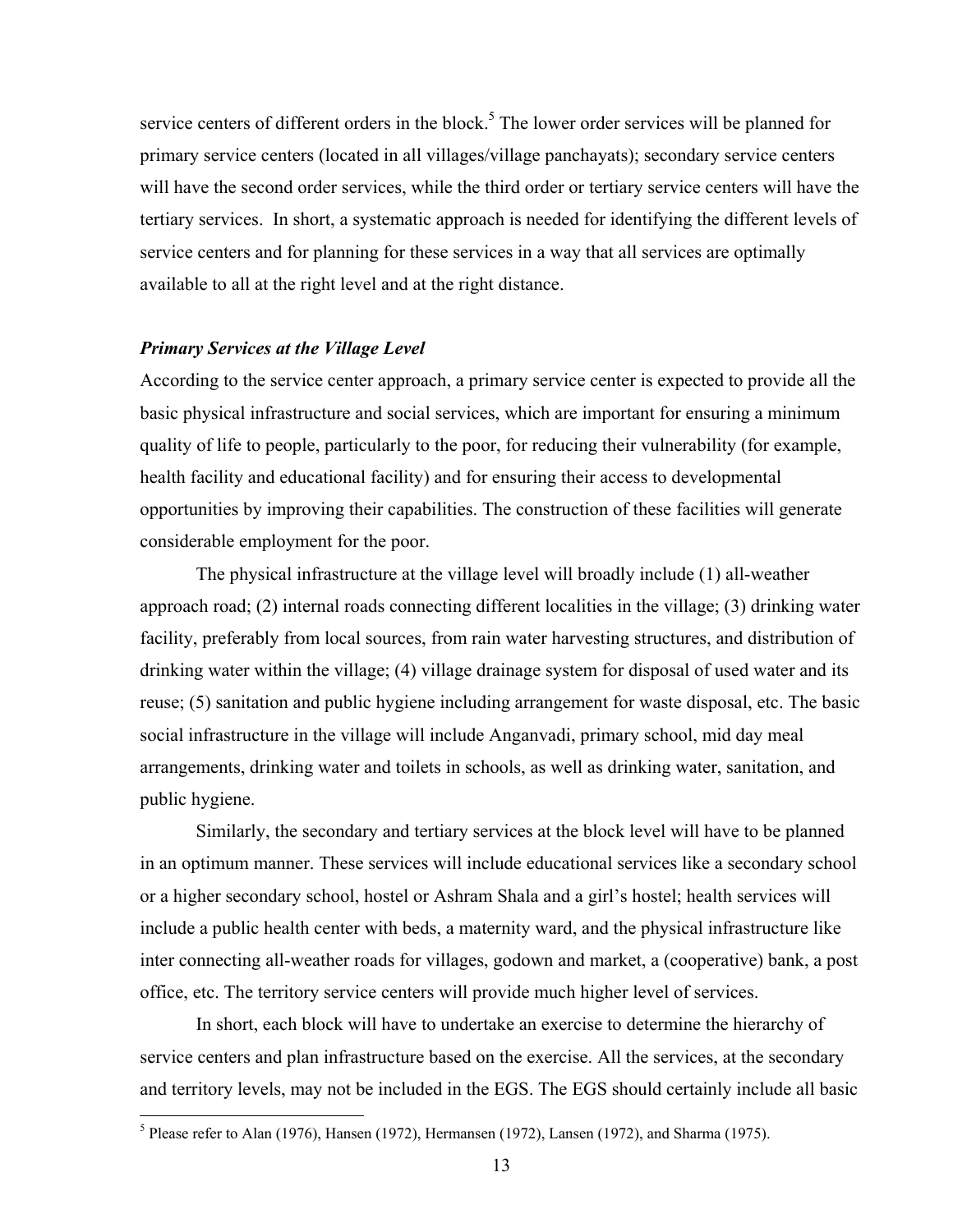services at the village (Panchayat) level and the related selected services at the block and district levels.

#### **2. Coordination and Convergence with Ongoing Programs**

An important aspect of ensuring livelihood to the poor through the EGS is the coordination and integration of the scheme with the local/regional economic development process. This implies that on the one hand the EGS needs to be integrated with the on-going plethora of rural development programs, while on the other hand it needs to be treated as a part of the Bharat Nirman Program, which includes development of rural infrastructure like irrigation, roads, water supply, housing, electrification, etc. and the related efforts, as well as the other eco-development programs of land and water development, rain fed area program, drought proofing, etc.

The RFFWP has attempted to coordinate all ongoing rural development programs with its planning and implementation. However, some programs like grants to MPs and MLAs are likely to be left out, as MPs and MLAs may not agree to merge their grants into the common kitty. Also, horizontal coordination has always been a difficult aspect of our administration. The coordination task, therefore, needs careful monitoring.

The massive Bharat Nirman program was launched on  $14<sup>th</sup>$  November 2005. It is a huge program meant to regenerate our rural economy. It includes NHDP (National Highway Development Program), the Rural Roads Program, programs in the field of irrigation, housing, electricity, communication, etc., amounting to Rs 1720000 crores! (TOI 13 November 2005). The EGS should be integrated with these efforts. It is important that the state level EGS lay down this requirement and organize the coordination at the district and block levels.

## **3. Planning for Natural Resource Management**

Like planning for infrastructure, planning for natural resource management is also a multilevel task. That is, natural resource management needs to be viewed in the context of a larger scene. For example, water conservation and water harvesting structures at the village level need to be planned with reference to macro water shed and the relevant river basin. The general suggestions for check dams or any such structures may not be good for the region, as the unit of planning is macro watershed and the river basin. Water harvesting structures like check dams planned at a village level in isolation may corner water at the cost of neighboring villages. Also, an isolated structure here and another there is not likely to lead to systematic water harvesting or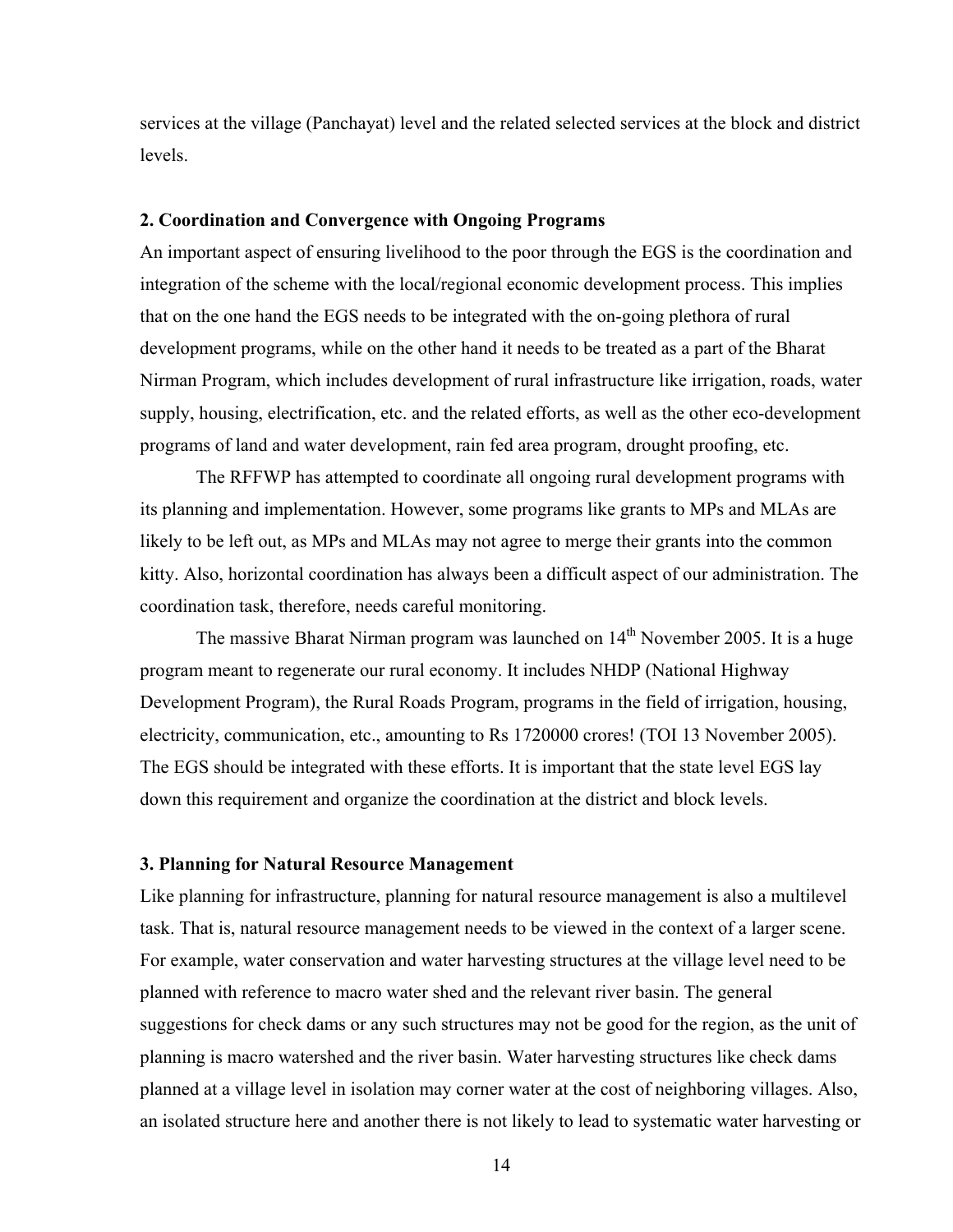systematic watershed development. Similarly, drought proofing has to be promoted under a sound regional strategy. Isolated forestation or water structures will not lead to drought proofing. In short, ad hoc works recommended by people at the village Panchayat level, without any context of the macro watershed and river basin, will not be of much use.

The rich experiences of NGOs and CBOs in the field of natural resources planning has taught quite a few lessons in planning. The major lessons have been incorporated by NGOs under the Bopal Declaration, which presents "non-negotiable principles of development and management of natural resources in sustainable manner." (Development Support Centre 2005). These eight principles include (1) community based organizations of primary stakeholders at the center of planning, budgeting, implementation, and management of natural resources; (2) management of natural resources for achieving social and economic equity; (3) decentralization in the planning and management of natural resources; (4) appointing a facilitating agency (NGO) with professional and multiple skills for motivating and organizing people; (5) participatory evaluation and monitoring—concurrent, midcourse, and outcome based—through independent expert agency; (6) allocation of resources for training and software inputs; (7) ensuring use of the works completed, and (8) organizational restructuring for implementing these principles. These principles have important implications for the proposed EGS. It appears that systematic planning for natural resources and its effective implementation calls for incorporation of the following in the EGS: To start with, it will be necessary to set up a stakeholders' organization (community based organization) at the village level closely linked with the Gram Sabha and the Village Panchayat. Second, it will be necessary to appoint a suitable facilitating agency to motivate and organize people, and to undertake capacity building of stakeholders to enable them to participate in the planning and management of works related to natural resources. Some fixed sum, say 1 percent of the total funds, may be allotted for information, communication, and education of stakeholders. And third, it will be necessary to develop performance indicators for conducting, preferably participatory, concurrent and mid course evaluation and monitoring.

## **4. Ensuring Supply of Labor on EGS Works**

Another important aspect of the planning under the EGS is with respect to the labor supply. It is important that (1) employment is planned as per the specific demand for work by the poor, (2)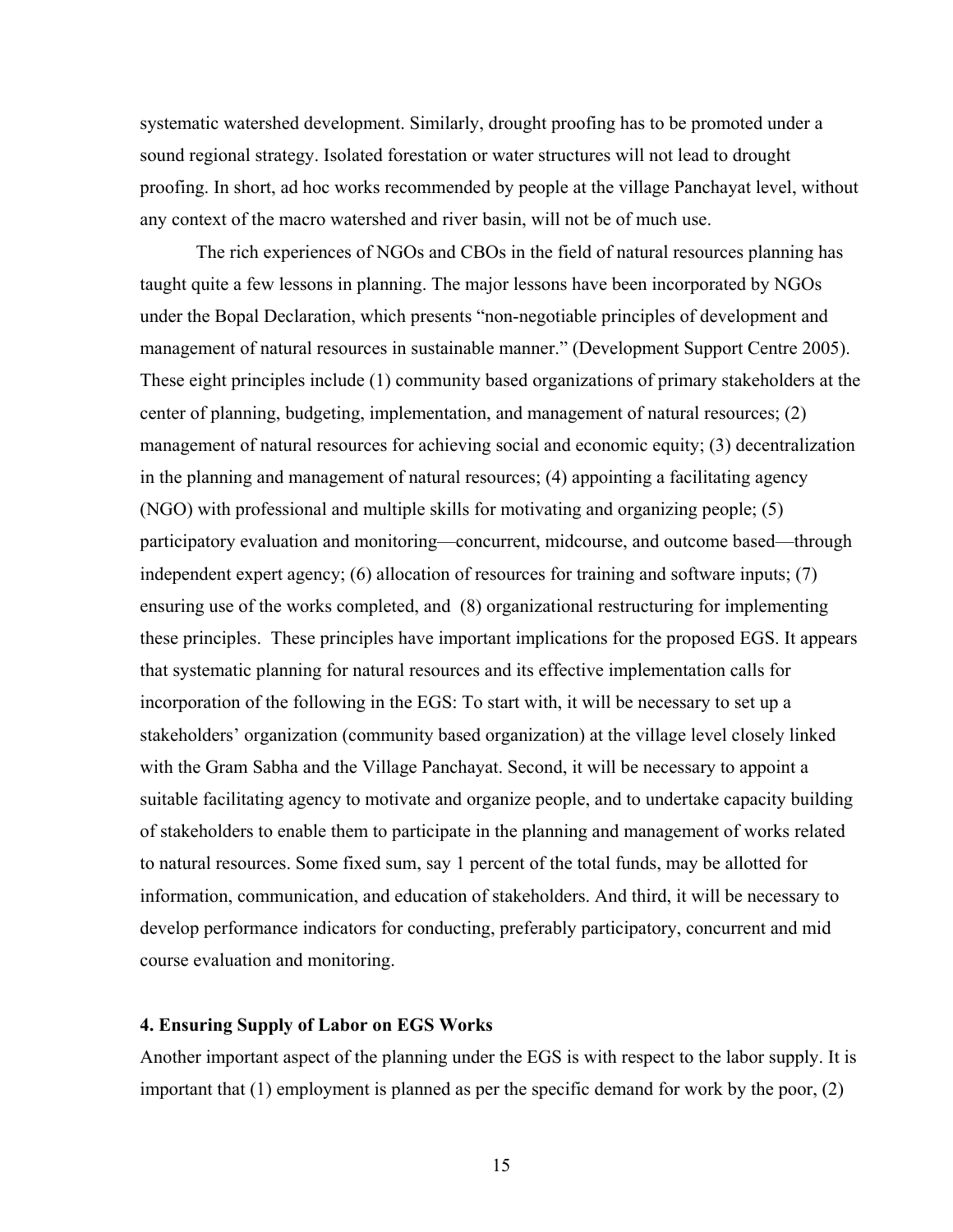all the potential beneficiaries for whom the scheme is to be designed come forward to demand work, and (3) they are helped in case the rich create any obstacles for them.

It needs to be recognized that many of the potential beneficiaries are already engaged in a number of economic activities as self-employed workers or as hired workers. Their demand for additional work/work under the employment guarantee act will be different in different places. The works can be planned only after an assessment is made of the size and characteristics of the supply of labor. A related aspect will be of matching the demand and supply of labor at the village level, and making arrangements for employment for those who are not likely to get work locally. This again requires proper planning at the block and district levels where the matching of the demand and supply will be essential.

Second, it is possible that the poor for whom the program is designed may not come forward to demand work, as the government does not have the credibility with the poor to encourage them to leave their present employment for a guarantee of 100 days of work. Most government programs in the past have failed to provide wage employment on any significant scale at the stipulated wage rate, in spite of the promises made. The long history of delays, inefficiency, rampant corruption, non payment of the stipulated wages, etc. have lowered the credibility of the government to such an extent that the poor will not easily leave their own work (even when they have to migrate to long distances) at lower wages to join the guaranteed employment. Systematic efforts will have to be made to establish the credibility of the program. The credibility may improve if the scheme is implemented well in the initial stages and it may be lost if this does not happen.

Again, the political consequences of the EGS are likely to be radical, as it is likely to empower the powerless and thereby disturb the existing power structure in our villages. The scheme is likely to take away the workers from the rich on the one hand and raise the market wage rate drastically on the other hand. It will empower the poor and reduce their dependence on the rich. It is clear that the rich and the powerful will use all kinds of tactics to prevent the poor from joining the scheme. Since the Panchayats are in the hands of the rich in most cases, they will not be interested in helping the poor, who are too weak and too unorganized to protect themselves. Is our administration willing and capable of facing this situation? It will be absolutely essential on the part of the government to protect the poor and help them to take up the guaranteed work. So far no strategy seems to have been worked out to help them against the vested interests. There is an urgent need to give a thought to this requirement. Otherwise the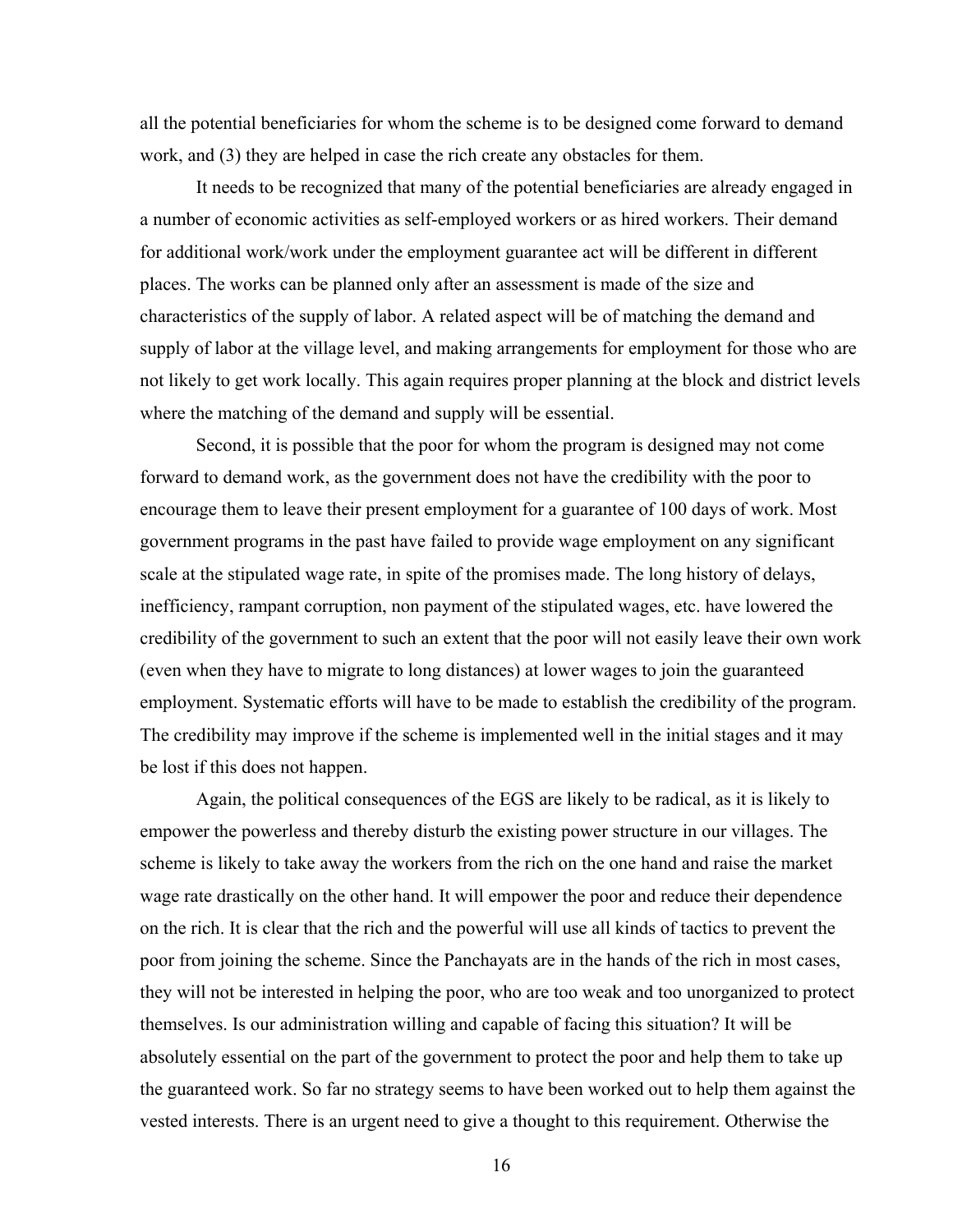employment guarantee act will be a failure like the other measures such as the minimum wage act, and other labor laws.

In short, ensuring livelihood to the poor through the EGS needs a strong planning element (to estimate the demand for such work and balancing the demand and the supply of workers), backed by a strong commitment as well as a well-designed strategy that encourages potential beneficiaries and protects them from the vested interests to enable them to participate in the EGS.

#### **5. Ownership, Maintenance, and Use of Assets Generated**

As discussed above, the EGS assets should be used productively to promote development process in the economy so as to generate sustainable employment opportunities for the poor. There are three major aspects of this integration, namely, ownership of the assets, maintenance of the assets, and ensuring productive use of the assets.

### *Ownership of Assets*

It is necessary to see that the EGS does not accentuate the asset inequality, which is already very high in the economy and that it improves the asset base of the poor. This calls for, to start with, selection of works that develop social/common assets like harvesting of community water bodies, regeneration of common lands and watershed development on village lands, works that promote sanitation and hygiene of the village, construction of all-weather approach road and paving of internal roads in the village, etc. Second, when the poor are not able to benefit from a social/common asset (for example, a minor irrigation work or construction of canals will not benefit the land less poor), they should be included as owners of the asset so that they share the income received for the use of the asset. Third, when there is a need to select private land (asset) for development, priority should be given to marginal and small farmers. And last, beneficiaries of private lands should be charged for their works so as to use the charges for undertaking works for the poor (like sanitation, etc.).

Since the Act has not discussed these issues, the EGS will have to include these to ensure that the poor are partners in development and are not producers of assets for the rich.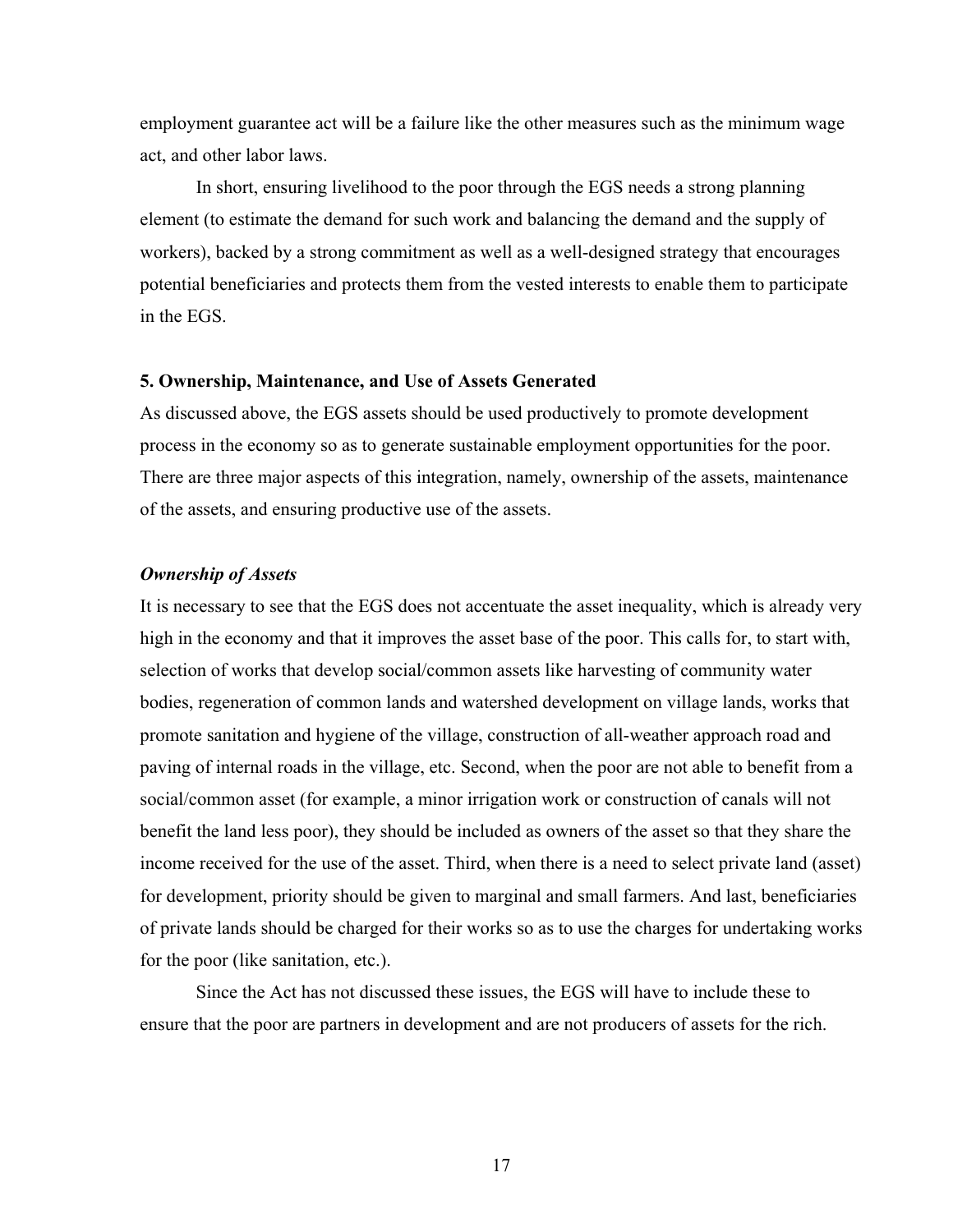## *Maintenance of Assets*

Lack of proper maintenance of assets has been a major problem in almost all wage employment programs in the past. The main reasons for this have been the lack of proper identification of the agencies which will be in charge of the maintenance and/or lack of funds for the maintenance. The employment guarantee act has laid down that 15 percent of resources will be allotted for ensuring proper maintenance of the public assets created under the scheme. Looking to the extremely poor performance in the past, it is important to monitor this aspect systematically.

#### *Ensuring Productive Use of Assets*

Productive use of the assets generated under the EGS is meant to ensure generation of employment opportunities in the mainstream economy in the long run. It needs to be underlined that the assets are not likely to be used by the poor without outside support in the areas of skill training, entrepreneurship training (to help the poor develop sound projects around the assets), credit, marketing, and other infrastructure. These activities should not be considered outside the purview of the EGS, as these are very much a part of ensuring livelihood security to the poor, and as the EGS will be closely linked with the ongoing efforts on poverty reduction.

State governments will have to play an important role here. They can integrate the use of these assets under any of the ongoing rural development programs like SGRY or PMRY or programs for development of horticulture, agriculture, animal husbandry, etc.; they can design new state level rural development schemes to incorporate the use of the assets; and/or they can encourage professional NGOs or other bodies to formulate sound projects around these assets and organize funds for such projects. They can leave this task to the block level/district level employment guarantee councils, also.

Productive use of the assets created under the EGS requires a coordinated effort not only of the government departments like the rural development department, agriculture department, labor department etc., but also of institutions involved with skill training, entrepreneurship training, professional NGOs, and credit institutions. The EGS provides a good opportunity to state governments to promote sound and pro-poor growth. The state EGS Councils will have to pay attention to this task.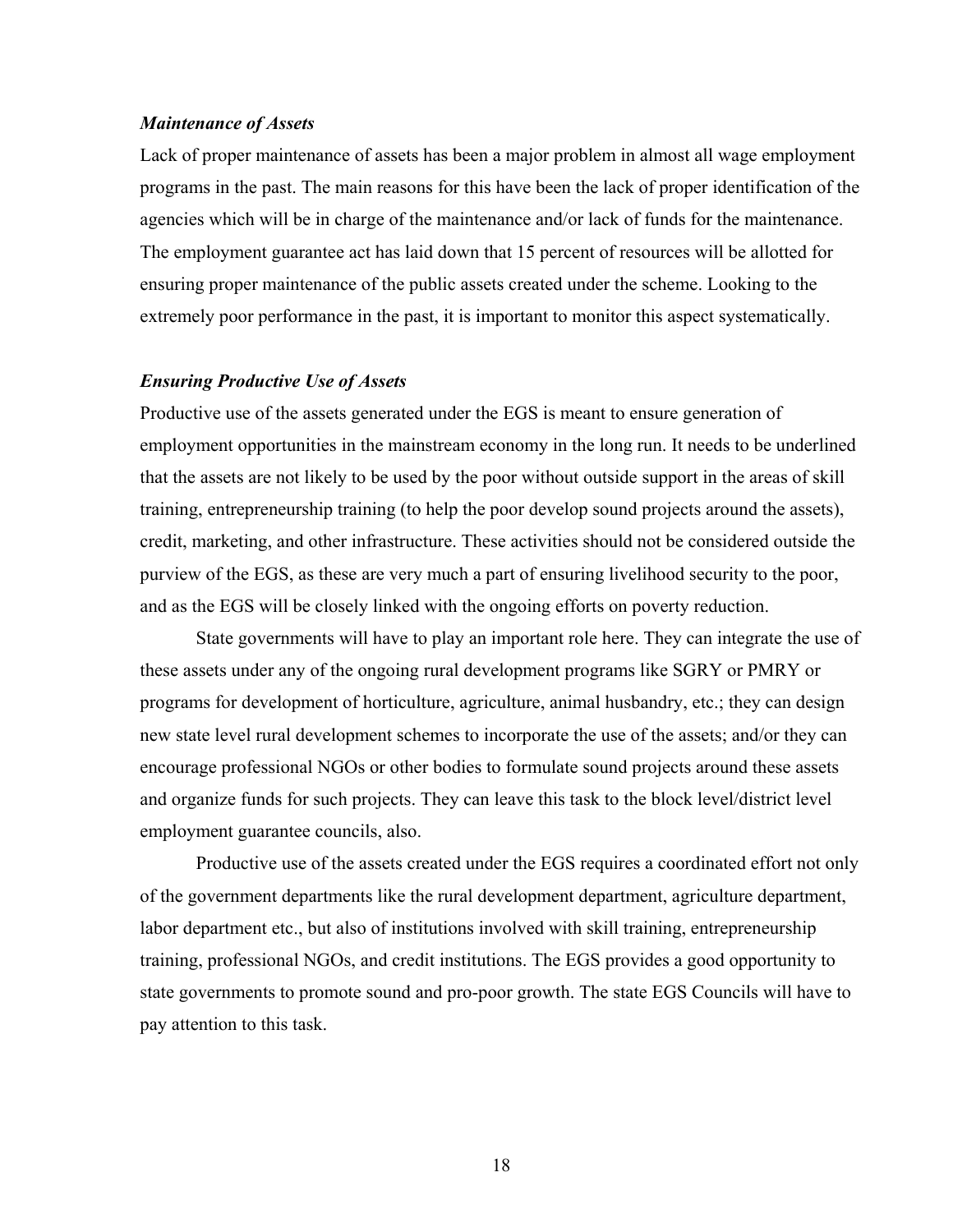# **6. Learning Lessons from the Past**

It is important to realize that the expectations from the Employment Guarantee Act are very high! For example, it is expected that

- All the poor who need wage employment will come forward for work, will get registered, and will be able to work without any hurdles
- All eligible workers will get work within 15 days and will be guaranteed 100 days of work year after year
- All the workers will get the stipulated wages, and will be paid every week on a regular basis
- All work sites will provide facilities like a shed, creche (if necessary), drinking water, first aid facility etc.
- There will be social auditing of the EGS in a transparent and participatory manner. The complaints and grievances of workers will be addressed in time

This list can go on and on. The question, however, is how are we going to ensure this quantum jump in the efficiency and commitment levels of the administration? How are we going to remove the inefficiencies, the delays, the corruption, the poor level of commitment, the lethargy, and the poor capabilities of the present administration? There are no easy answers to this question. However, the following can be proposed to help the situation:

*1. Involvement of local organizations and local people in the planning and implementation of the EGS*

Our long and rich experience with rural development programs and poverty alleviation programs has clearly shown that unless people are aware and involved, their organizations are formed and recognized formally, and they have the capability to participate, the programs are not successful. It is important, therefore, that the EGS recognize the role of people and their organizations in the EGS; provide for information, education, organization, and capacity building of people, and involves NGOs to help in organizing CBOs and undertake these tasks. So far no such provisions have been made in the Act, in the NFFWP Guidelines or in the EGS designed by some states (for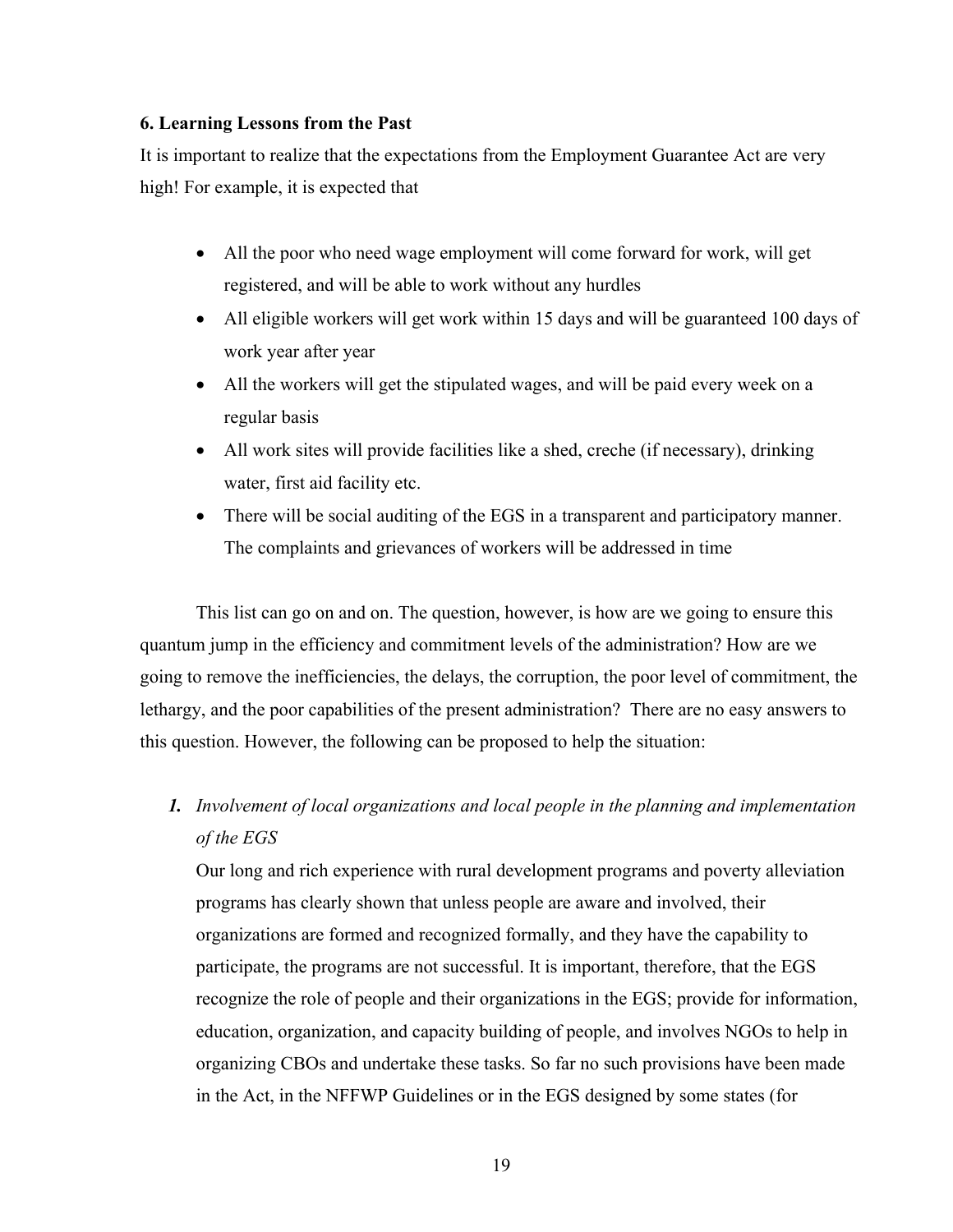example, the EGS of Karnataka). It must be realized that this point cannot be neglected if the EGS is to be successful.

## *2. Concurrent monitoring and learning lessons for the field*

This is a new scheme for almost all our state governments, as they have not dealt with a legal guarantee so far and they have to face formidable challenges while implementing the scheme and the Act. It is necessary, therefore, to monitor the scheme concurrently and learn from the field on a continuous basis. The feedback from the field will have a large number of lessons for improving the scheme. State Employment Guarantee Councils can play an important role here.

### *3. Capacity building of all concerned agencies*

All the agencies like the government administration at all the levels, the NGOs and CBOs, MPs, MLAs, and Panchayat bodies, people including the poor, etc. who are involved with the planning and implementation under the Act, need some kind of capacity building. Some of them need information and education, some need awareness and organization, while others need training in the different skills and capabilities. The Act is a political event and it needs to be backed by a massive campaign and a movement. It will be necessary therefore to assess all these needs and plan for suitable capacity building and training.

## *4. Monitoring and evaluation of the scheme and the act*

Monitoring and evaluation will play an extremely important role in the success of the Act. The evaluation will have to be organized on a concurrent basis (with a strong component of learning from the field), mid course evaluation, and outcome evaluation. This calls for developing suitable performance and outcome indicators on the one hand, and organizing periodical evaluation studies by independent agencies on the other hand. The role of the Central and State Councils, which will be responsible for learning from the data and studies, will be critical here.

## *5. Strong commitment and clear vision at the state level*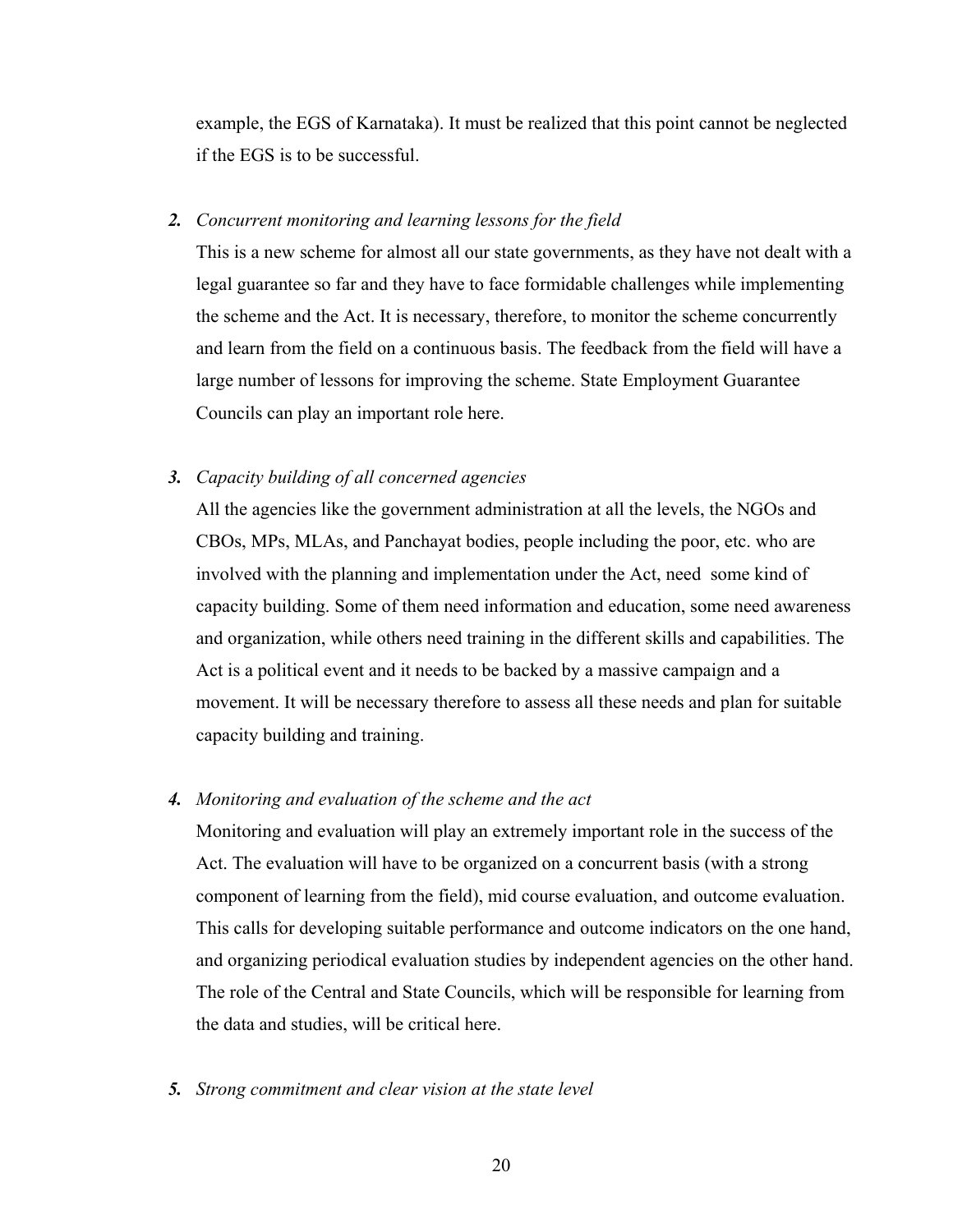Successful implementation of the EGS and the Act ultimately depends on the commitment of the government, particularly at the state level, to the goals of the Act. The Act is not a poverty alleviation program alone. It is a political commitment, a promise to the poor, who need to use their manual labor for survival. It is important therefore that the EGS is treated as an exercise in empowering the poor, economically and politically, to help them to get out of poverty and share in the benefits of development. This calls for a vision on the part of the State Councils for leading the state economy towards pro-poor development in the state.

#### *The Employment Guarantee Scheme of Karnataka*

It will not be out of place here to mention about the EGS designed by Karnataka Government. (Government of Karnataka 2005). The scheme is being circulated to other states as a model scheme. However, we find the scheme lacking in may important aspects: First, the scheme has, in spite of elaborate provisions for registration and the forms to be filled in by beneficiaries, neglected the dissemination, extension, and education aspect, and it is perhaps assumed that there is no need to worry about this. Second, the planning of works and coordination of the scheme with the ongoing programs are quite weak. Third, the scheme is almost silent on the assessment of the demand for work by the poor. Fourth, it has not seen any role for NGOs or CBOs in the planning or implementation of the scheme. And last, there are too many forms to be completed by the potential beneficiaries under the scheme. In short, the scheme appears to be inadequate to handle the burden of implementing the Act.

## **CONCLUDING OBSERVATIONS**

Passing of the Employment Guarantee Act by the Indian Parliament is indeed a unique achievement for the country. However, successful implementation of the Act is a big challenge. While designing the EGS under the Act, it is necessary to see that the poor come forward to participate, the guarantee is enforced, and there is enhancement in the livelihood of the poor in the short run as well as in the long run.

This calls for systematic planning of the works and careful designing of the implementation strategy. The EGS at the center as well as the state level EGSs will have to take care of all the relevant aspects of the planning and enforcement of the Act. It is important that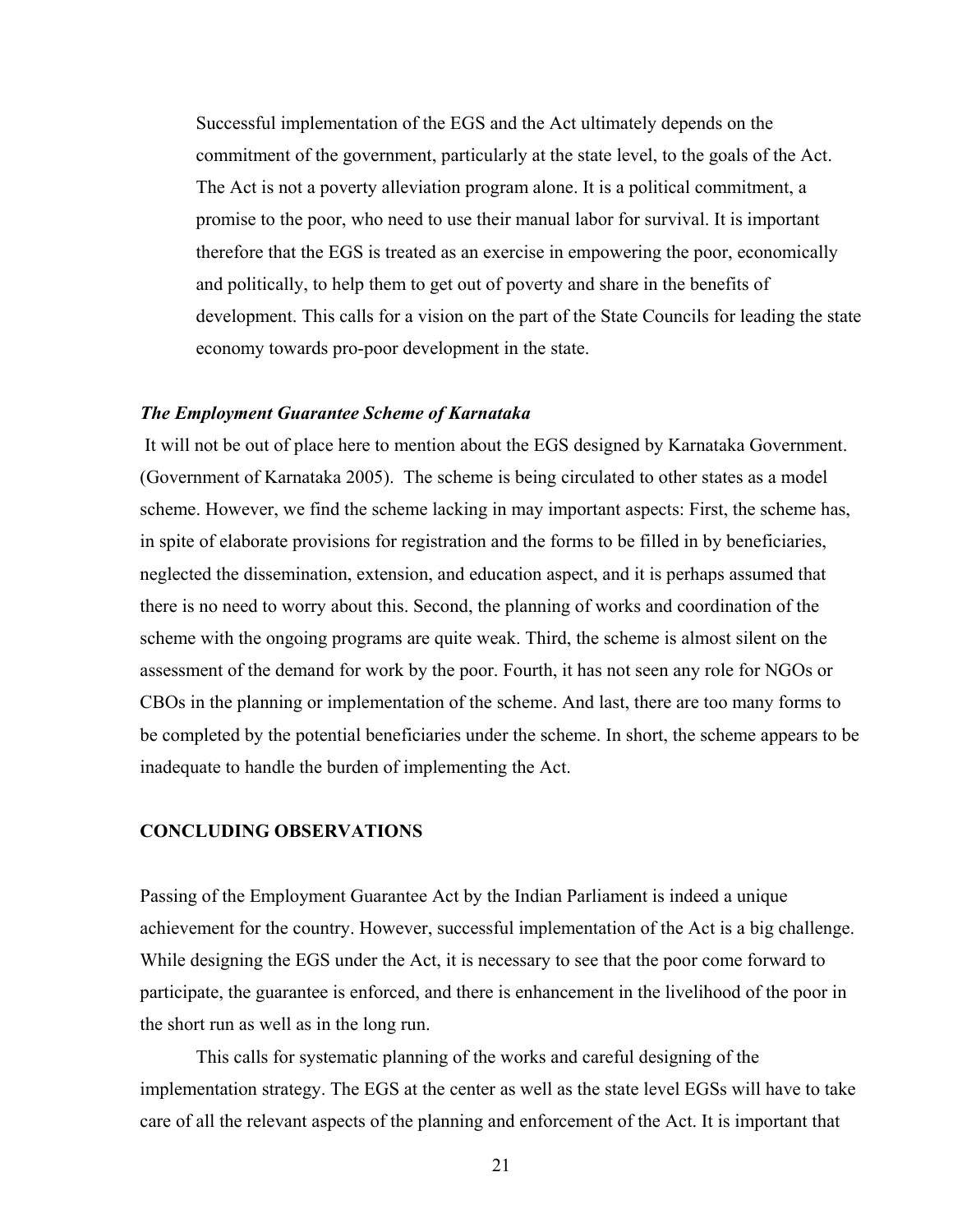the works are planned systematically (and not in an ad hoc manner) on the basis of a sound framework, and implementation is designed in a way that it is effective at the local level.

After a long struggle it has been possible to convert wage employment programs into this powerful tool of guarantee. The EGS therefore should not be treated as a poverty alleviation program, but it should be seen as an opportunity to eradicate the worst kind of poverty, to empower the poor, and to promote pro-poor growth of the Indian economy.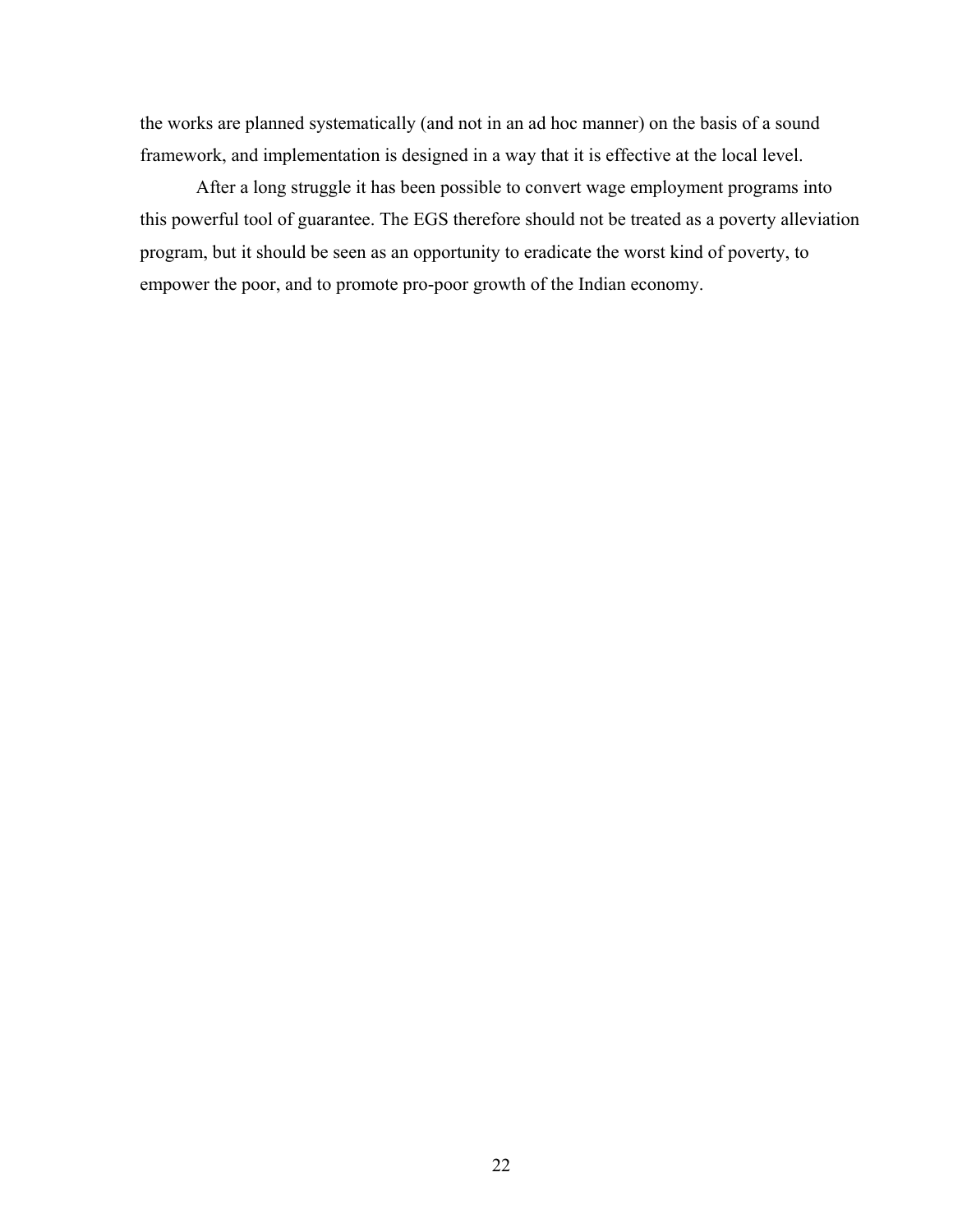#### **REFERENCES**

- Acharya, S. 1990. "The Maharashtra Employment Guarantee Scheme: A Study on Labor Market Intervention." Asian Regional Team For Employment Promotion, ILO New Delhi.
- Dev, M. 1995. "India's (Maharashtra) Employment Guarantee Scheme." *Economic and Political Weekly* 30 (41-42).
- Development Support Center. 2005. "Bopal Declarations Non-Negotiable Principles of Development and Management of National Resource in Sustainable Manner." DSC, Bopal, Ahmedabad.
- Dreze, J. 2005. "Loot For Work Program." *Times of India*, July.
- Giebert, A. (ed.). 1976. *Development Planning and Spatial Structure.* London: John Wiley and Sons.
- Government of India. 2003. "National Food For Work Program Guidelines." Ministry of Rural Development, New Delhi.
- Government of India. 2005. "The National Rural Employment Guarantee Act 2005." Ministry of Law and Justice, New Delhi.
- Government of Karnataka. 2005. "Rural Employment Guarantee Scheme." Department of Rural Development, Bangalore.
- Gupta, R. 1977. *Planning for Tribal Development.* New Delhi, India: Ankur Publishing House
- Hansen, N. M. (ed.). 1972. *Growth Centers in Regional Economic Development.* New York: The Free Press.
- Hanumantha, R. 2005. "CHH, Rural Jobs Scheme and the Tasks Ahead." *Economic Times*, September 5.
- Hermansen, T. 1972. "Development Poles and Related Theories; A Synoptic Review." In Hansen, N. M. (ed.).
- Hirchman, A. O. 1958. *The Strategy of Economic Development.* New Haven, CT: Yale University Press.
- Hirway, I. 2004. "Providing Employment Guarantee in India: Some Critical Issues." *Economic and Political Weekly*. November. India.
- ———. 1986. *Wage Employment Programs in Rural Development.* New Delhi: Oxford and Publishing House.